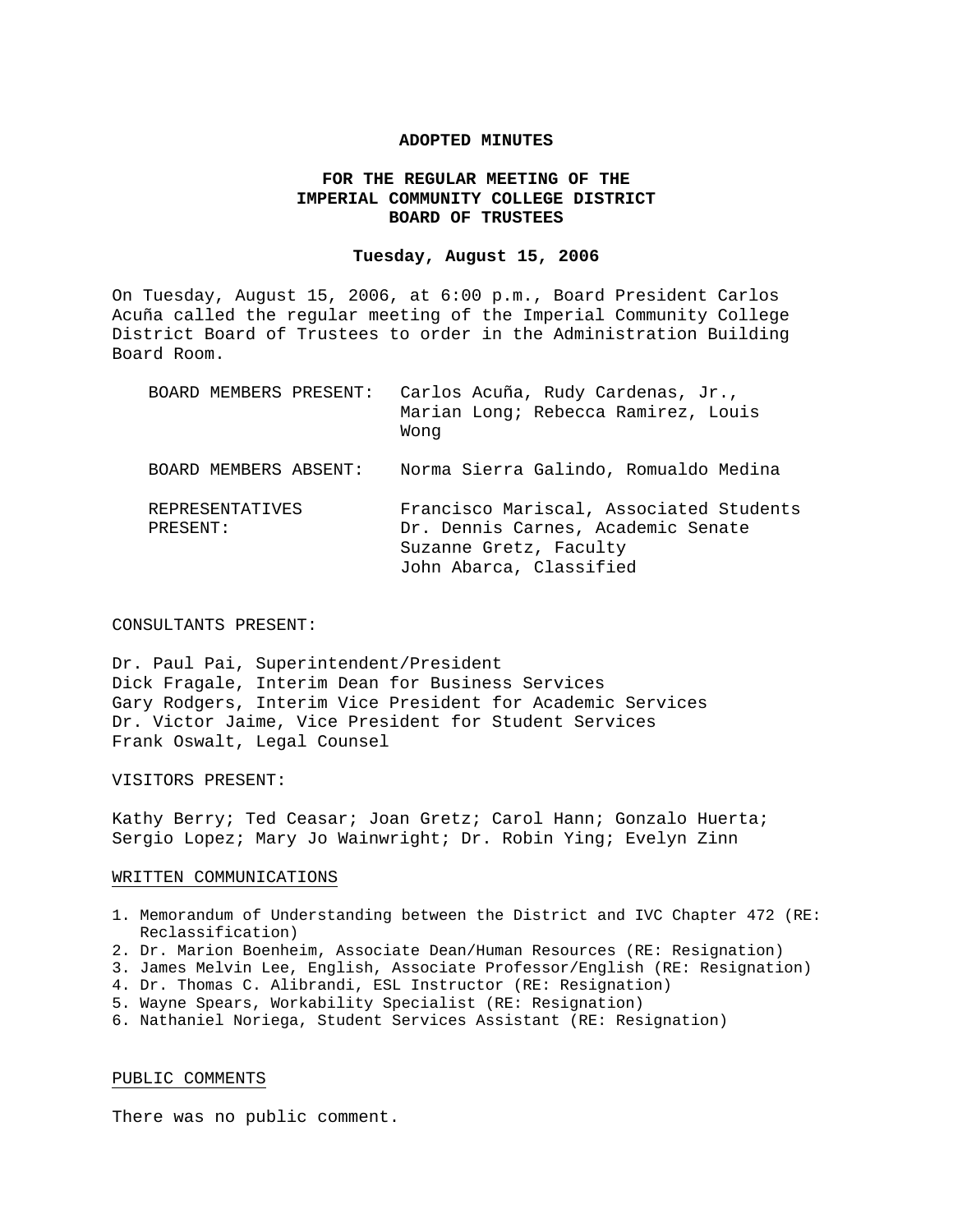### **IMPERIAL VALLEY COLLEGE CSEA CHAPTER 472**

Memorandum of Understanding **Regarding Reclassification** 

In July 2005, it was negotiated for the new contract (July 1,  $2005 -$  June 30, 2008) to allow requests for reclassifications at times other than January 15 to February 15, and for classifications to be effective July 1 of the new fiscal year, providing the request had been filed on time, reviewed by the reclassification committee and approved by the Director of Human Resources for board approval.

Now be it agreed that from July 12, 2006 through June 30, 2008, all reclassification requests must be submitted from November 1 through January 31, in order to be effective for the next fiscal year.

**IMPERIAL COMMUNITY COLLEGE DISTRICT** 

**CSEA CHAPTER 472** 

1-13 rxe Date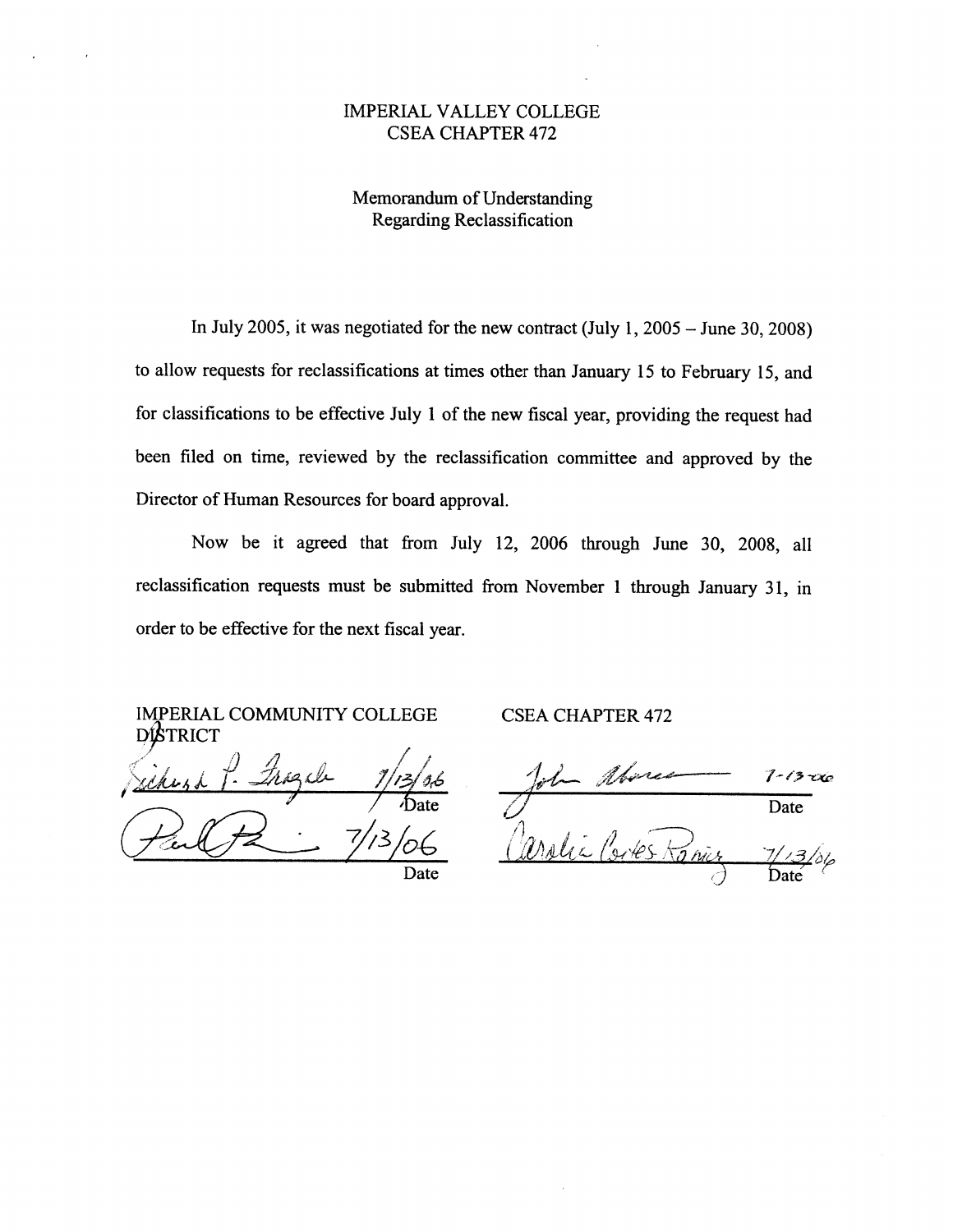

Marion Boenheim, Ph.D. **Associate Dean of Human Resources/EEO** Tel: (760) 355-6212 • Fax: (760) 355-6211 Email: marion.boenheim@imperial.edu

July 28, 2006



Carlos Acuna Esq. - President, Board of Trustees Imperial Valley College

Dear President Acuna,

Imperial Valley College is a vital college, engaged with its community and dedicated above all to student success.

It has been an intoxicating and exhilarating experience to have made many lifelong connections and friendships with faculty, staff and peers.

The opportunity of having worked with three CIO's, five Chief Business Officer's, union negotiators, the VP of Student Services, legal council, and the Human Resources Office Staff has been challenging and rewarding. I will treasure the soirees, "salons (A periodic gathering of people of social or intellectual distinction)", wine tasting, intellectual discussions and comrade especially with the superb new faculty hires, and the wisdom of faculty who came before.

Grace, Lency, and Sara who supported me while I was Interim VP of Instruction. Talented, creative, caring Division Chairs Tom Gilbertson, Melani Guinn, Fred Fisher, Krista Byrd, Dave Drury, David Zielinski, Jim Pendley, Lianna Zhao, Jill Tucker who always gave wise council in the best interest of the students and worked tirelessly so that Imperial Valley College is the college of choice. Roberta Bemis, Patti Biley, Frances Beope, Suzanne Gretz, Kelli Florman, and Deirdre Rowley who believe that where courage stops, the soul shrivels and so their courage never ceases.

Dennis Carnes, Jim Fisher, Robin Staton, Angie Ruiz, Mariaelena Thibodeaux who have seen suffering that has been pushed to such depths that there is no choice but to rise up again. Mary Jo Wainwright, Russ Lavery, Eric Lehtonen, Manfred Knaak, Kevin Marty, Ben Solomon who believe in rewarding & encouraging students who don't always reach the pinnacle of excellence, but who strive to touch the stars.

Cathy Zazueta, Stephen Pacheco, Daniel Gilison, Armand Orensztein, Gene Hill, Gail Parish, Dixie Krimm who carry no outer marks of spiritual authority, after all spiritual authority is not a gift that one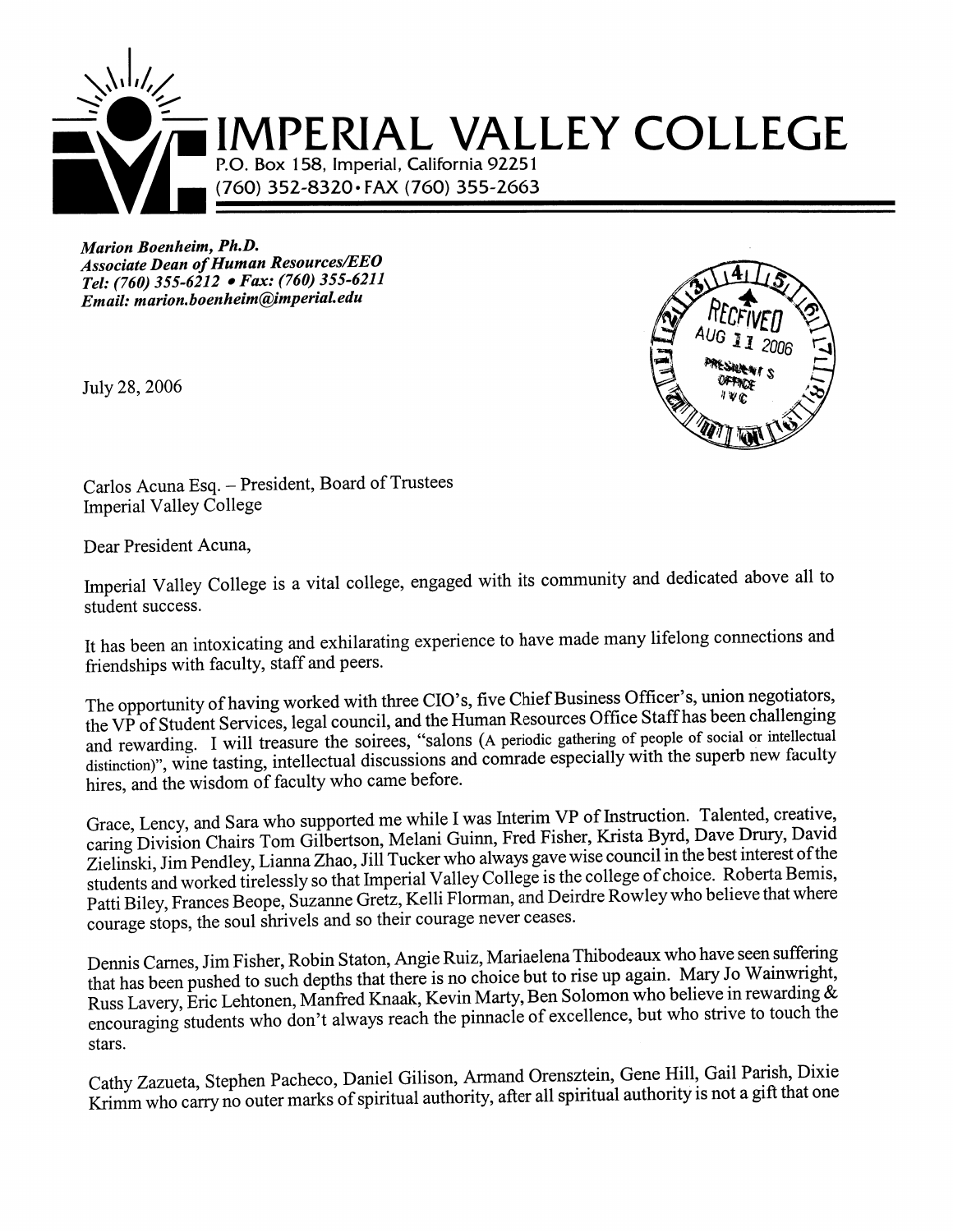person can bestow upon another or that can be earned with a graduate degree. It comes from having walked our path, explored our truth, made our mistakes, and learned our lessons.

Gonzalo Huerta, Efrain Silva, Victor Jaime, Kathie Westerfield, Kathy Berry, Kendra Jeffcoat, Renee Fenn, Ted Ceasar, Jan Magno, Sergio Lopez, Eileen Buckel, Robin Ying who like the redwood trees of Northern California, remind one of the powerful symbol of morality. Sometimes standing far apart, yet like the redwoods, our roots travel long distances underground, reaching out towards the roots of fellows. When meeting, the root systems intertwine and form communities that support each other. Morality, at its best, functions in the same way. We begin to grow moral roots when becoming aware of our far reaching interconnections with others; Administrative beings who share a desire for usefulness and ethics.

My thanks to the Board and Kelly Keithly, former Board Member, for the opportunity to have known, learned and worked with you. I will miss you all and think of you as I transition down the road of life.

Contingent upon your approval, I will go on leave starting August 7<sup>th</sup> and be back at Imperial Valley College periodically. I will continue to interact with colleagues, attend meetings of the Southern 30, Chief Human Resource Officers at the CHRO annual meeting, and resign effective November 13, 2006.

Carlos, many thanks for all your wisdom and kindness.

With high regards,

Marion Boenheim, Ph.D. Associate Dean of Human Resources/EEO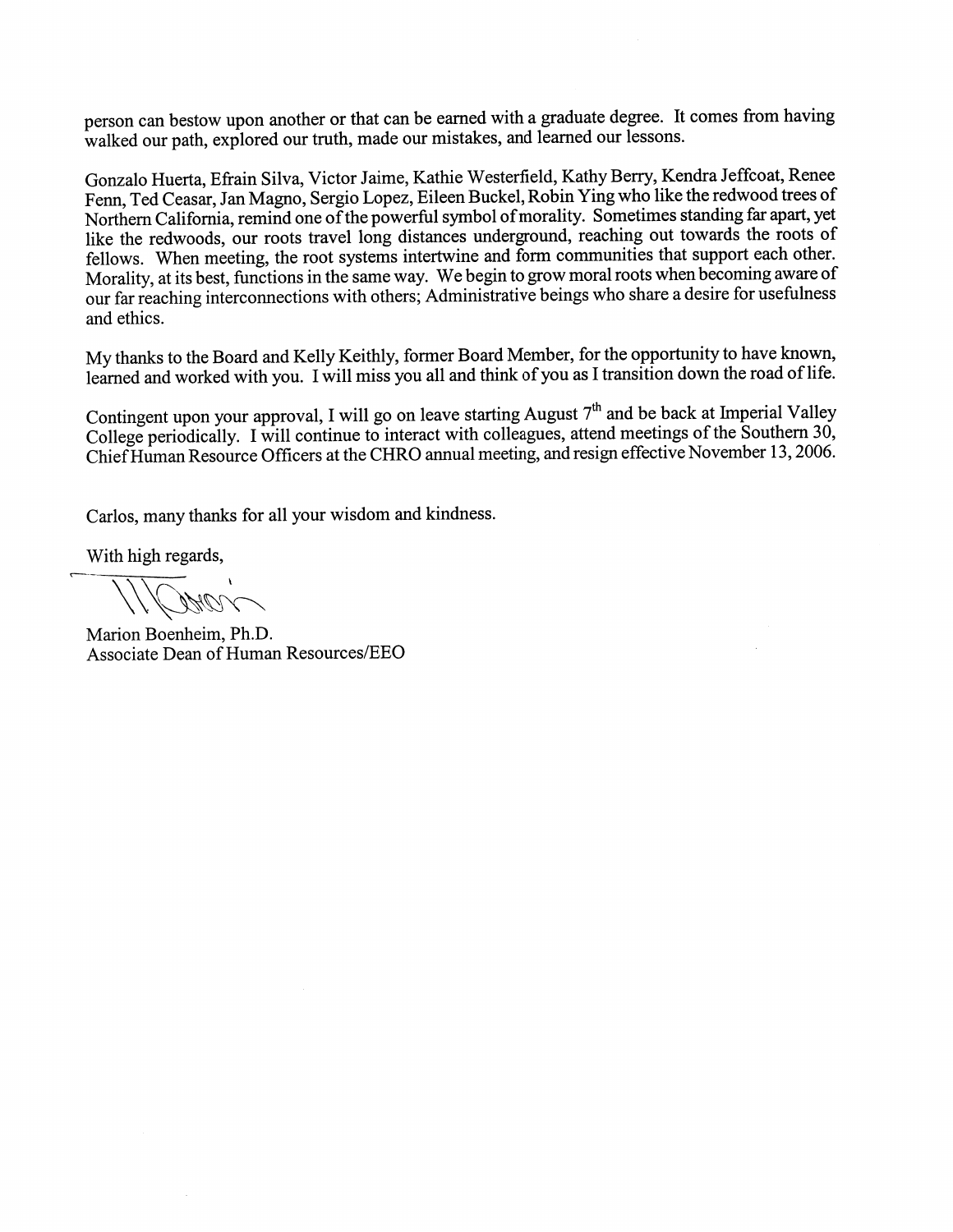# Memorandum

To: Dr. Pai, President

 $\bar{r}$ 

 $\mathcal{A}$ 

CC: Human Resources

- James Melvin Lee From:
- Date: August 1, 2006
- Letter of intent for resignation. Re:

Dear Dr. Pai

Upon being notified of the college's decision to deny my request for a leave of absence, I must regretfully submit my letter of resignation to pursue what I have already made plans for as stated in my previous letter.

I have faithfully served Imperial Valley College for 14 years as an English instructor, beginning as an adjunct instructor in 1992 until today as a full time tenured instructor. I have grown much, learned much, and experienced much from the wisdom of the countless encounters I have had with students, faculty, and administrators. To them all, I am grateful. To them all, I give a hearty thank you and farewell.

Perhaps in the future, if opportunity presents itself, I may contribute again to such a fine institution.

Respectfully,

C/mus M. Lee

James Melvin Lee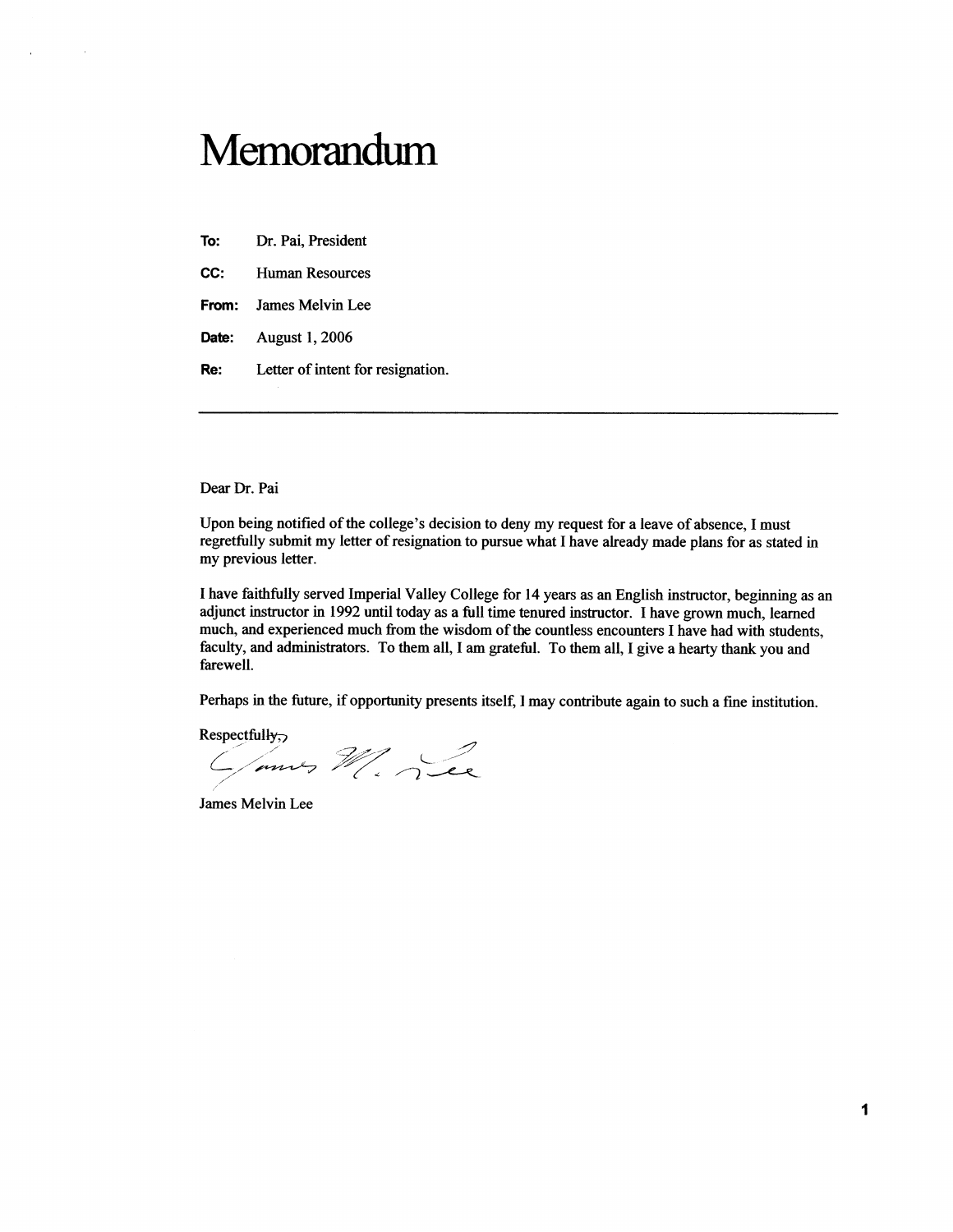## Thomas C. Alibrandi, Ed.D. 1100 Rodeo Dr. #753 Imperial, CA 92251 (760) 355-8324/email alibrat41@netscape.com

July 31, 2006

Dr. Paul Pai, President **Imperial Valley College** 380 E. Aten Road Imperial, CA 92251

Dear Dr. Pai:

This is to advise you that I am resigning my position of ESL Instructor at Imperial Valley College as of today, July 31, 2006.

 $\frac{5}{4}$ 

I wish you and the college good luck in the future.

Yøurs**/**Trulv.

Thomas C. Alibrandi, Ed.D.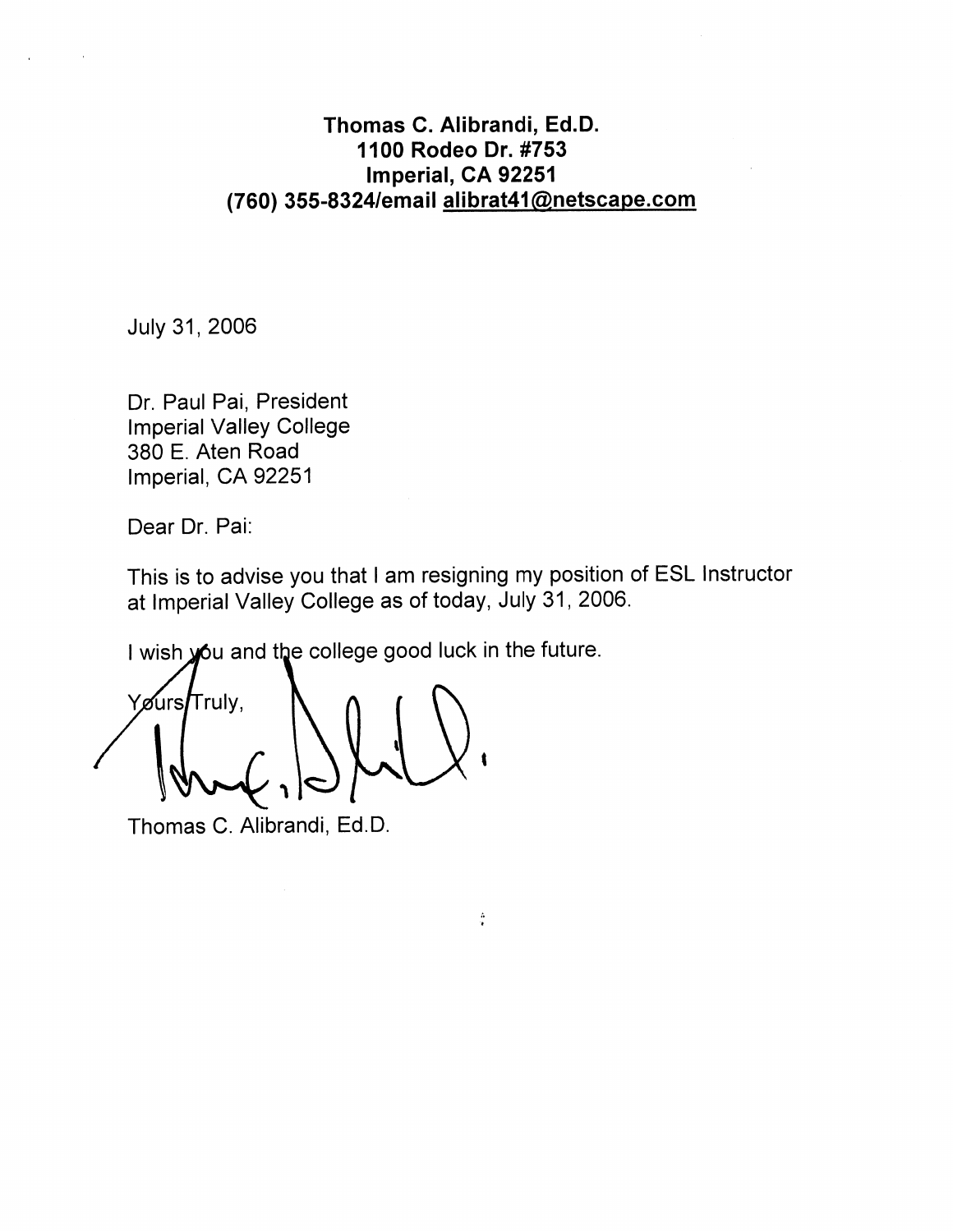

July 28, 2006

Dr. Paul Pai **Superintendent / President** 

**Board of Trustees Imperial Valley College** 

Dear Dr. Pai and Board Members:

Since January 2001, I have been employed in various positions in the Disabled Students Program here at IVC. My ultimate goal, however, has been to work as a counselor. I now have an opportunity to transfer to the IVC Counseling Center and take a job as an Adjunct Counselor. In order to make this transition, it is necessary for me to resign from my position as Workability Specialist. Therefore, I am submitting this letter of resignation. My last day at DSP&S will be July 31, 2006.

Respectfully,

**Wayne Spears Workability Specialist Imperial Valley College** 

cc: Victor Jaime **Ted Ceasar**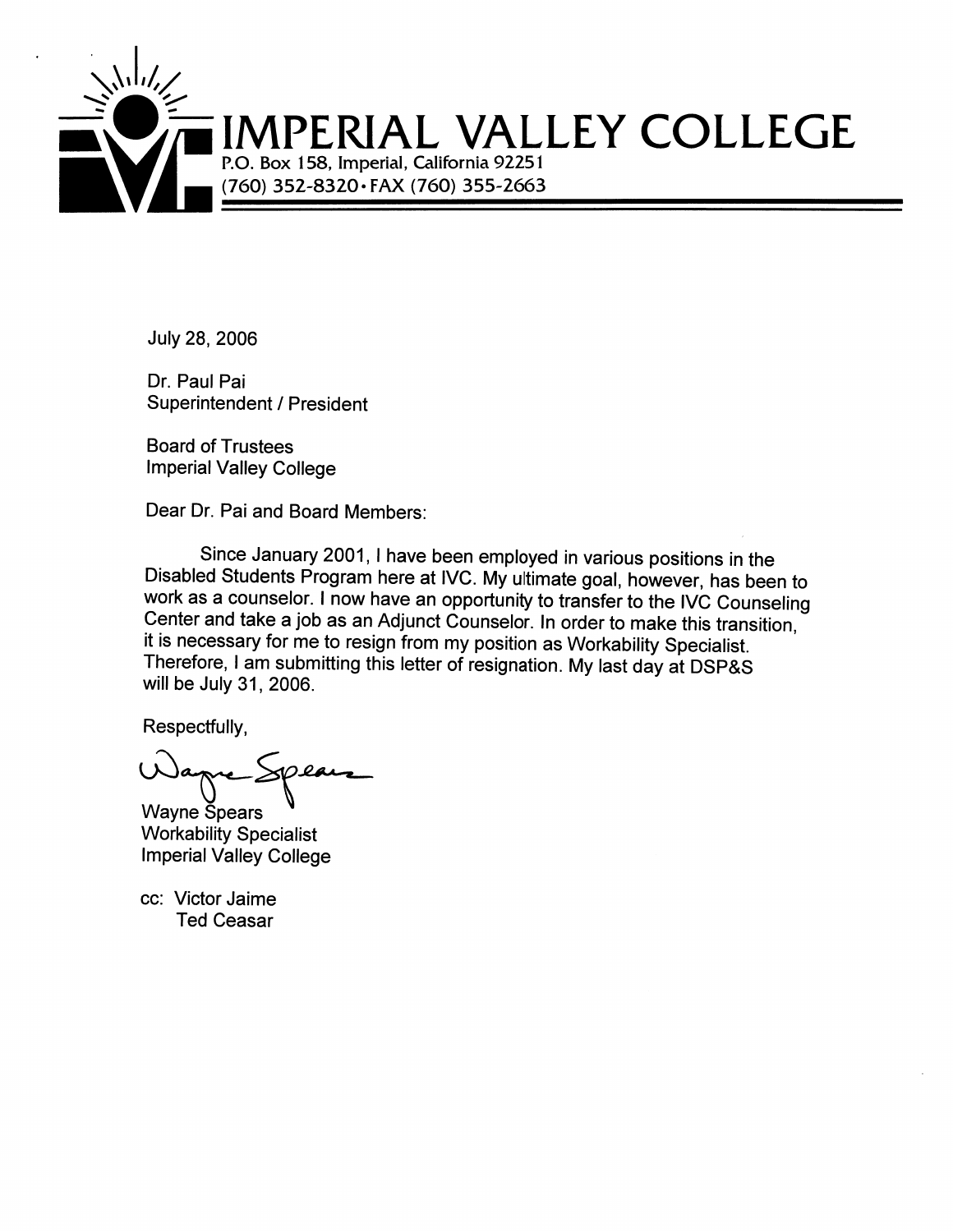

# AL VALLEY COLLEGE P.O. Box 158, Imperial, California 92251

(760) 352-8320 · FAX (760) 355-2663

July 28, 2006

Kathie Westerfield,

It is with mixed emotions that I announce my resignation from my position as Student Services Assistant/Micrographics. This will be effective immediately with my last day of employment being two weeks from today, on August 11, 2006.

My time spent as an employee for Imperial Valley College has been a wonderful learning experience and the knowledge I have obtained will assuredly be beneficial to my future. The reason for my departure is because I am pursuing to further my education. Unfortunately, the institution I will be attending is located in another county and I must relocate in order to pursue my dreams.

Thank you for the opportunity to grow as an employee of the Admissions Office and for all of the knowledge I have acquired as a result of my employment. I greatly apologize for any inconvenience this may cause you or your establishment.

With Great Regards,

Nathaniel Noriega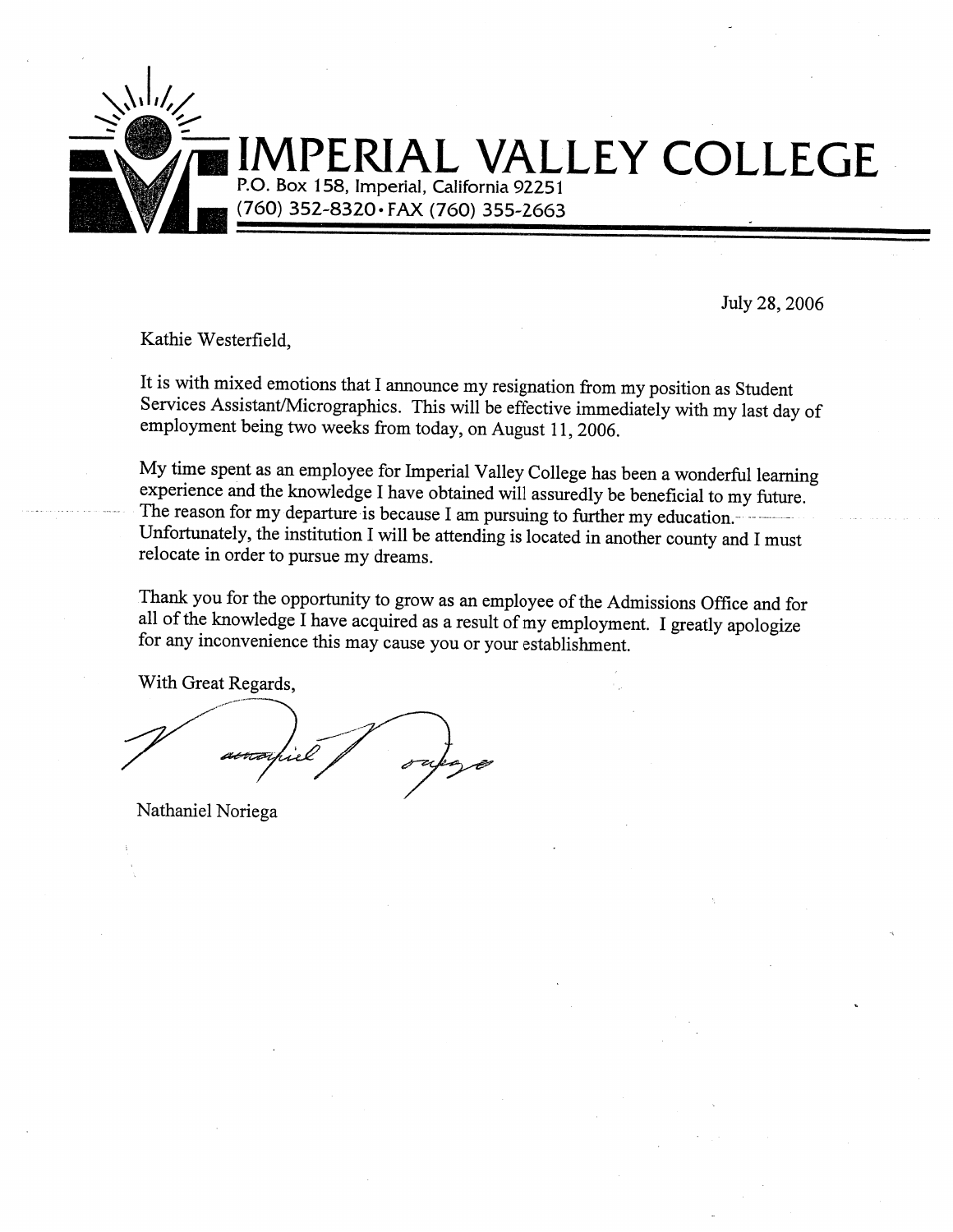#### BOARD MEMBER REPORTS

Trustee Long reported the following:

- On August 2, Dr. Pai and Trustee Long attended the Upward Bound Program 2006 Summer Awards Banquet for the participants of the Bridge and Summer Residential Components at the Plaza Café in Revelle College on the campus of the University of California, San Diego located in La Jolla. The event was coordinated by Rosalie Lopez. Trustee Long stated that this event was an enlightening experience.
- Trustee Long attended the IVC Leadership Retreat on August 14 and 15, which was an enriching experience.

#### ASSOCIATED STUDENT GOVERNMENT SENATE UPDATE

ASG Representative, Francisco Mariscal presented the following information:

- On August 18 (Orientation Day) the ASG is sponsoring a luncheon for the employees of Imperial Valley College, to thank them for all they do for the students.
- A General Information Booth will be available to students on the first week of classes.
- The first ASG meeting of the 2006-07 Academic Year will be held on August 28 at 1 p.m.
- The ASG has been participating in the review of proposals for the Student Health Services provider, and the ASG concurs with the recommendation to award the contract to the Pioneers Memorial Healthcare District.

#### ACADEMIC SENATE UPDATE

Academic Senate President, Dr. Dennis Carnes, stated that the Senate has not met, and that he participated in the IVC Leadership Retreat.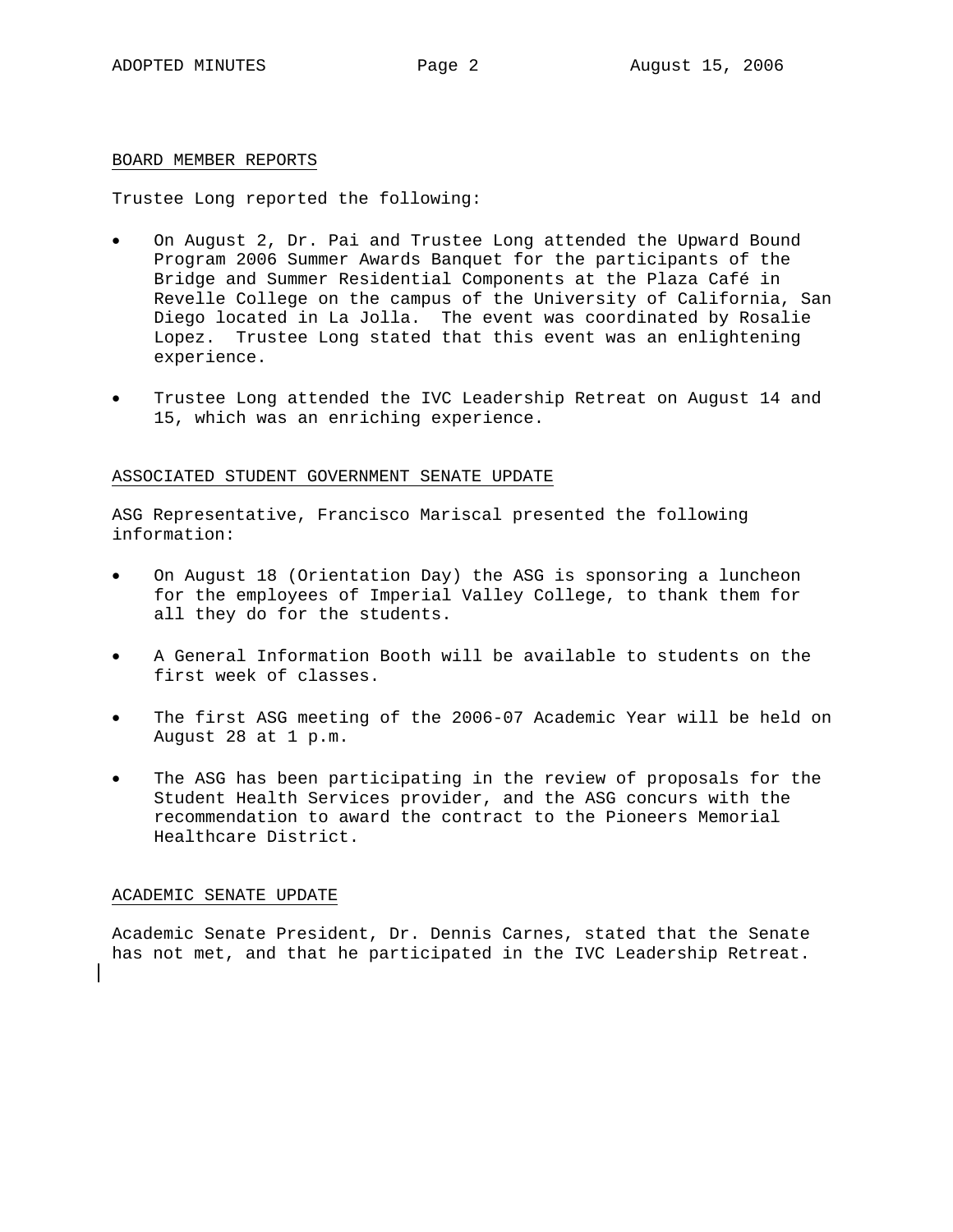#### MONTHLY FINANCIAL REPORT

Dick Fragale reviewed the budget report for the month ending July 31, 2006. Final approval of the District's budget by the Board will take place on September 13. Mr. Fragale and Carlos Fletes attended a Chief Business Officers Workshop and discussions centered around the pending approval of SB 361 which is expected to pass the California Legislature at the end of August. SB 361 will give IVC additional FTE funding from \$4,123 to \$4,367 per FTE.

#### PRESIDENT'S UPDATE

Dr. Pai shared the following information:

- The IVC Leadership Retreat was held on August 14 and 15. The facilitator for the Retreat was Dr. Jacquelyn Belcher, President Emeritus from Georgia Perimeter College and former boss of Dr. Pai. The 40 IVC leaders that participated in the Retreat will get together again on Friday, November 3, to continue working on communication, elimination of silos, turf wars and dealing with crisis situations through thematic goals and processes.
- Everyone was invited to participate in the completion process of the Accreditation Self-Study.
- There is anxious anticipation over the passage by the California State Legislature of SB 361 with amendments reflecting the final agreements at the end of August. SB 361 is essential for the distribution of equalization and noncredit funding as well as for a growth formula which funds all California Community Colleges at a minimum of the 90<sup>th</sup> percentile of the average rate per FTES for the fiscal year 2006-2007, this rate is \$4,367.

#### ACCREDITATION UPDATE

Interim Vice President for Academic Services, Gary Rodgers, gave an update on the progress of the Accreditation Self-Study. One of the more important challenges facing IVC this year is Accreditation. In order to create a credible and useful Accreditation Self-Study Report, it is extremely important that there is broad participation in gathering information and in the writing of our Accreditation Self-Study. The Board was encouraged to take part of the process. Documentation has been posted to the Accreditation Web Site at www.imperial.edu/accredit/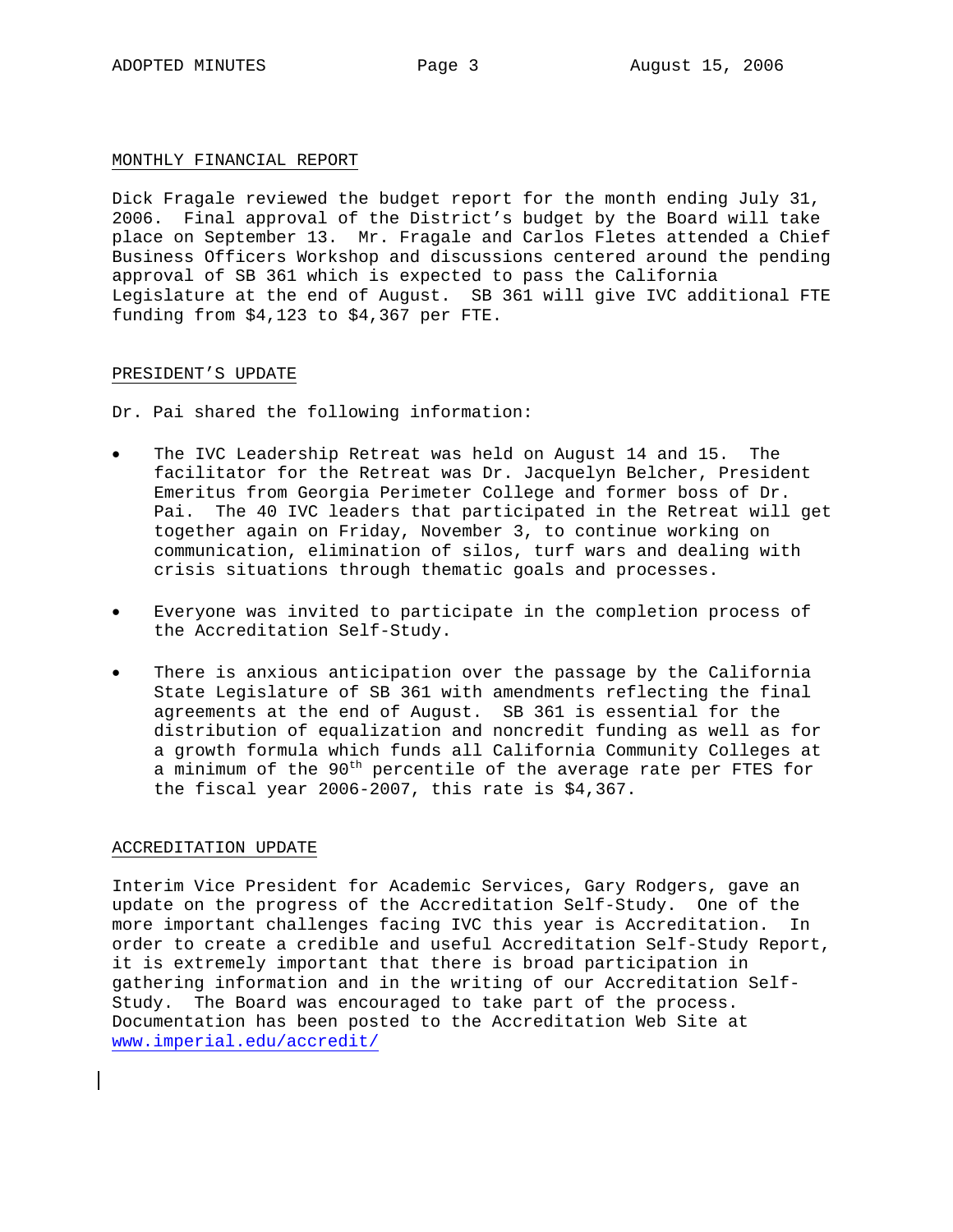**2006-07** 

#### BANNER 7 IMPLEMENTATION UPDATE

Dr. Robin Ying updated the Board on improvements that are being made to the Banner system hardware architecture. Drawbacks to the current configuration caused a power base outage in the computer hardware which caused the system to be down for one day. The improvements to the configuration will add six additional weeks to the Banner 7 implementation, but the changes will provide a more tolerant operating environment.

M/S/C Cardenas/Ramirez to approve the Minutes dated July 18, 2006.

M/S/C Cardenas/Ramirez Resolution No. 13614: **PURCHASE ORDERS**

BE IT RESOLVED that the Board approves the issuance of current year Purchase Orders for July 2006 in the amount of \$701,924.17 and Direct Payments in the amount of \$6,823.54, according to the Purchase Order Listing submitted by the Purchasing Department.

M/S/C Cardenas/Ramirez Resolution No. 13615: **PAYROLL WARRANT ORDERS**

BE IT RESOLVED that the Board approves the following Payroll Warrants:

| 2006-07<br><b>Payroll</b><br>Warrant | # | General<br><b>Fund</b> | <b>BOND</b><br><b>FUND</b> | <b>Certificates of</b><br><b>Participation</b> | Child<br><b>Development</b> | Lease<br>Rev. Bond | Warrant<br>Total |
|--------------------------------------|---|------------------------|----------------------------|------------------------------------------------|-----------------------------|--------------------|------------------|
| 7/10/06                              |   | 416.623.69             |                            |                                                |                             |                    | 416,623.69       |
| 7/31/06                              | 2 | .624.574.10            | 6.384.02                   |                                                | 19.581.75                   |                    | 1,650,539.87     |
|                                      |   | 2,041,197.79           | 6.384.02                   | 0.00                                           | 19,581.75                   | 0.00               | 2,067,163.56     |

M/S/C Cardenas/Ramirez Resolution No. 13616: **COMMERCIAL WARRANT ORDERS**

BE IT RESOLVED that the Board approves the following Commercial Warrant Orders:

| ZUUO-UT           |   |              |             |                        |                    |           |              |
|-------------------|---|--------------|-------------|------------------------|--------------------|-----------|--------------|
| <b>Commercial</b> |   | General      | <b>BOND</b> | <b>Certificates of</b> | <b>Child</b>       | Lease     | Warrant      |
| Warrant           | # | <b>Fund</b>  | <b>FUND</b> | <b>Participation</b>   | <b>Development</b> | Rev. Bond | Total        |
| 7/7/06            |   | 124.905.65   | 242.582.33  | 1.576.05               | 188.34             |           | 369,252.37   |
| 7/13/06           | 2 | 515,837.36   | 350.763.99  |                        |                    |           | 866,601.35   |
| 7/20/06           | 3 | 122.039.93   |             |                        |                    |           | 122,039.93   |
| 7/27/06           | 4 | 264.737.92   | 16.604.12   | 424.55                 |                    |           | 281,766.59   |
|                   |   | 1.027.520.86 | 609,950.44  | 2.000.60               | 188.34             | 0.00      | 1,639,660.24 |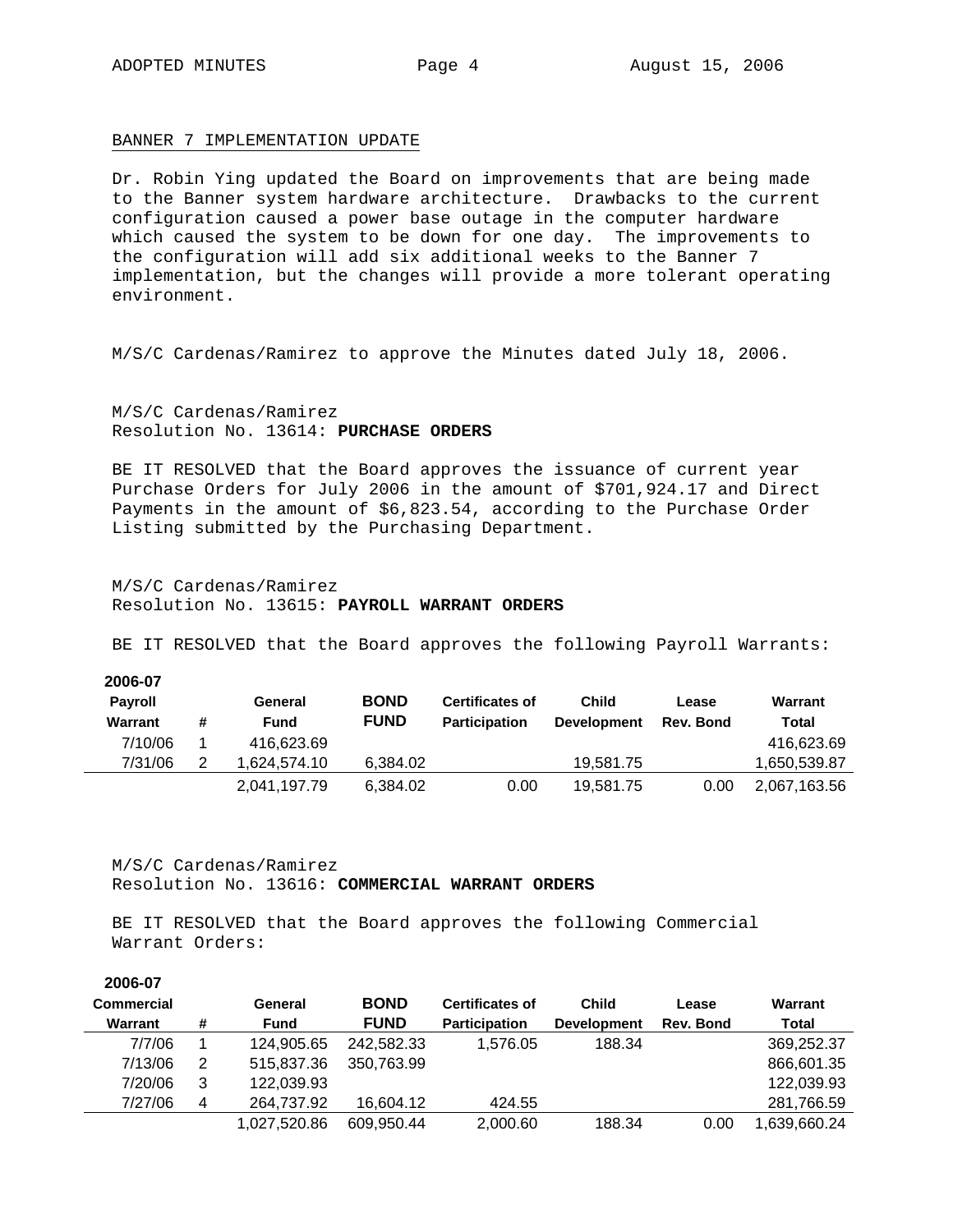M/S/C Cardenas/Ramirez Resolution No. 13617: **OPTIONAL STUDENT FEE PAYMENT PLAN**

BE IT RESOLVED that the Board approves the recommendation of the Director of Fiscal Services, Interim Dean of Business Services and the IVC Admissions Operations Committee, the College Council, with the consent of the Superintendent/President to enter into an agreement with FACTS Management Co., to provide an optional and convenient payment plan for students to pay their enrollment fees. Any student electing to participate in this program will be required to pay FACTS Management Co. a flat fee of \$20.00 per term.

BE IT FURTHER RESOLVED that the Superintendent/President and/or the Interim Dean of Business Services or designee is authorized to sign the agreement on behalf of the District.

FISCAL IMPACT STATEMENT: There is no fiscal impact to the District.

M/S/C Cardenas/Ramirez Resolution No. 13618: **STUDENT HEALTH SERVICES PROVIDER CONTRACT** 

WHEREAS, the Student Health Services is a program supported by the Student Health Service Fee, which is charged per individual student; and,

WHEREAS, AB 982 (Laird Bill) allows California Community Colleges the ability to assess the Health Fee to all credit students; and

WHEREAS, the provider will make available Student Health Services based on a fixed-rate fee, minus \$6,000 per year administrative cost which will be designated for the Student Health Center, assessed to all students. Health fees will be charged regardless of credit enrollment status at a maximum of \$14.00 per semester, and \$11.00 per Winter Intersession and/or Summer Session effective the Fall 2006 Semester;

WHEREAS, the District advertised for requests for proposals, and two proposals were received and reviewed, and it was determined that Pioneers Memorial Healthcare District offered a more comprehensive health package for student.

BE IT NOW RESOLVED that the Board accepts and approves the three year agreement with Pioneers Memorial Healthcare District to provide Student Health Services. This agreement will precede the formal contractual agreement that will be presented upon completion and acceptance of the Imperial Community College District and Pioneers Memorial Healthcare District.

FISCAL IMPACT STATEMENT: No fiscal impact to the District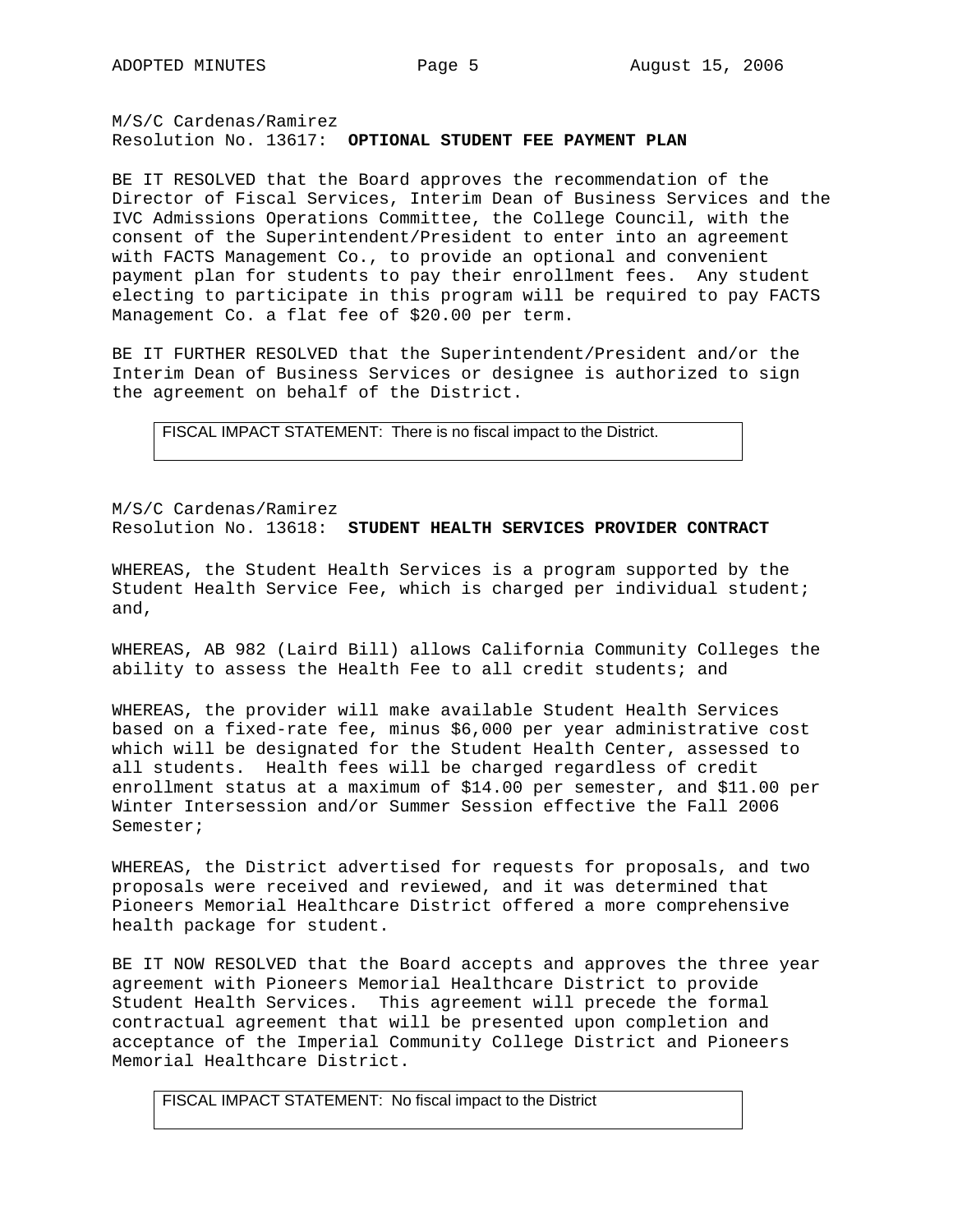M/S/C Cardenas/Ramirez Resolution No. 13620: **AUTHORIZED SIGNATORY** 

BE IT RESOLVED that the Board of Trustees for the Imperial Community College District approves Kathy Berry, Associate Dean of Nursing and Health Technology to be Authorized Signatory on behalf of Imperial Valley College for any business associated with the Song-Brown Contract awarded by the Office of Statewide Health Planning and Development as provided for by the Song-Brown Act.

M/S/C Ramirez/Long to go into **CLOSED SESSION**

- 1. NEGOTIATIONS UNDER THE EDUCATIONAL EMPLOYMENT RELATIONS ACT Conference with District Negotiators RE: Direction for Negotiations
- 2. PUBLIC EMPLOYEE DISCIPLINE/DISMISSAL/RELEASE

M/S/C Cardenas/Wong to go back to **OPEN SESSION**

Board President Acuña stated that in Closed Session Items 1 and 2 information was presented to the Board and direction was given.

M/S/C Cardenas/Wong IX.1 Resolution No. 13621: **FACULTY RESIGNATION**

BE IT RESOLVED that the Board accepts the resignation of the following faculty member effective June 10, 2006:

James Melvin Lee English Instructor

BE IT FURTHER RESOLVED that the Board approves the recommendation of the Interim Vice President for Academic Services, an Academic Senate Representative, and the Division Chair to replace the position with a one-year temporary English Instructor.

M/S/C Cardenas/Wong Resolution No. 13622: **FACULTY RESIGNATION**

BE IT RESOLVED that the Board accepts the resignation of the following faculty member effective July 31, 2006:

Thomas C. Alibrandi ESL Instructor

BE IT FURTHER RESOLVED that the Board approves the recommendation of the Interim Vice President for Academic Services, an Academic Senate Representative, and the Division Chair to replace the position with a one-year temporary ESL Instructor.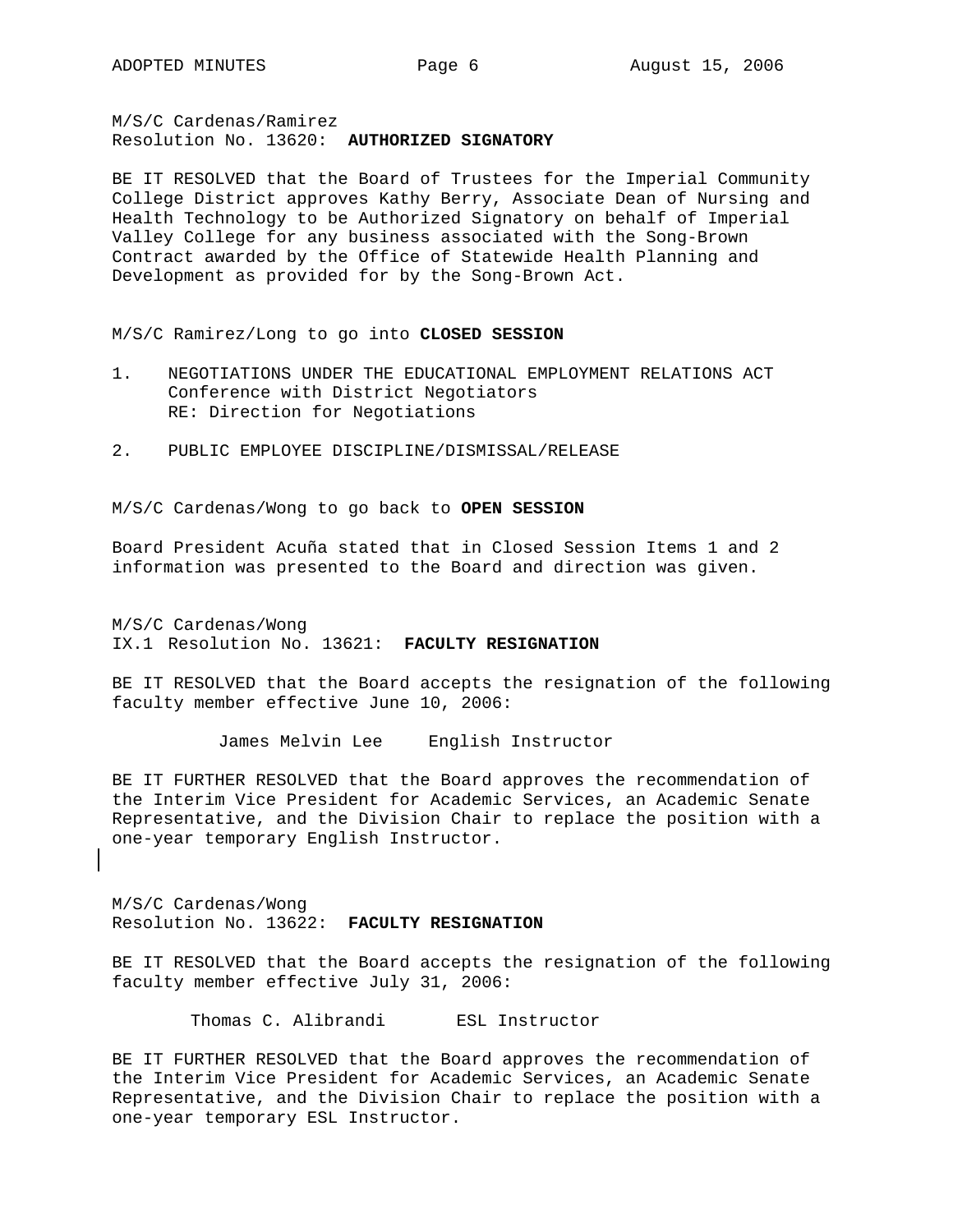M/S/C Ramirez/Wong Resolution No. 13623: **ADMINISTATIVE RESIGNATION**

BE IT RESOLVED that the Board accepts the resignation of Dr. Marion Boenheim, Associate Dean of Human Resources/Equal Employment Opportunity Officer effective November 13, 2006.

BE IT FURTHER RESOLVED that the Board approves the recommendation of the Superintendent/President to replace the position of Associate Dean of Human Resources/Equal Employment Opportunity Officer.

*Board President Acuña stated that it is the consensus of the Board to direct Dr. Pai to fill the position of Interim Associate Dean of Human Resources as soon as possible.* 

M/S/C Cardenas/Wong Resolution No. 13624: **MATH COORDINATOR** 

BE IT RESOLVED that the Board approves the appointment of Mardjan Shokoufi as Math Coordinator for the 2006-2007 academic year effective the beginning of the Fall 2006 Semester.

M/S/C Cardenas/Wong Resolution No. 13625: **EMPLOYMENT OF ACADEMIC PERSONNEL** 

BE IT RESOLVED that the Board approves the following full-time tenure track, academic personnel, to be employed for the 2006-2007 Academic Year, effective July 31, 2006:

| NAME                  | CLASSIFICATION/STEP                                                               | ASSIGNMENT         |
|-----------------------|-----------------------------------------------------------------------------------|--------------------|
| Trinidad<br>Arquelles | Appropriate Classification<br>and Step Contingent Upon<br>Verification of Records | District Counselor |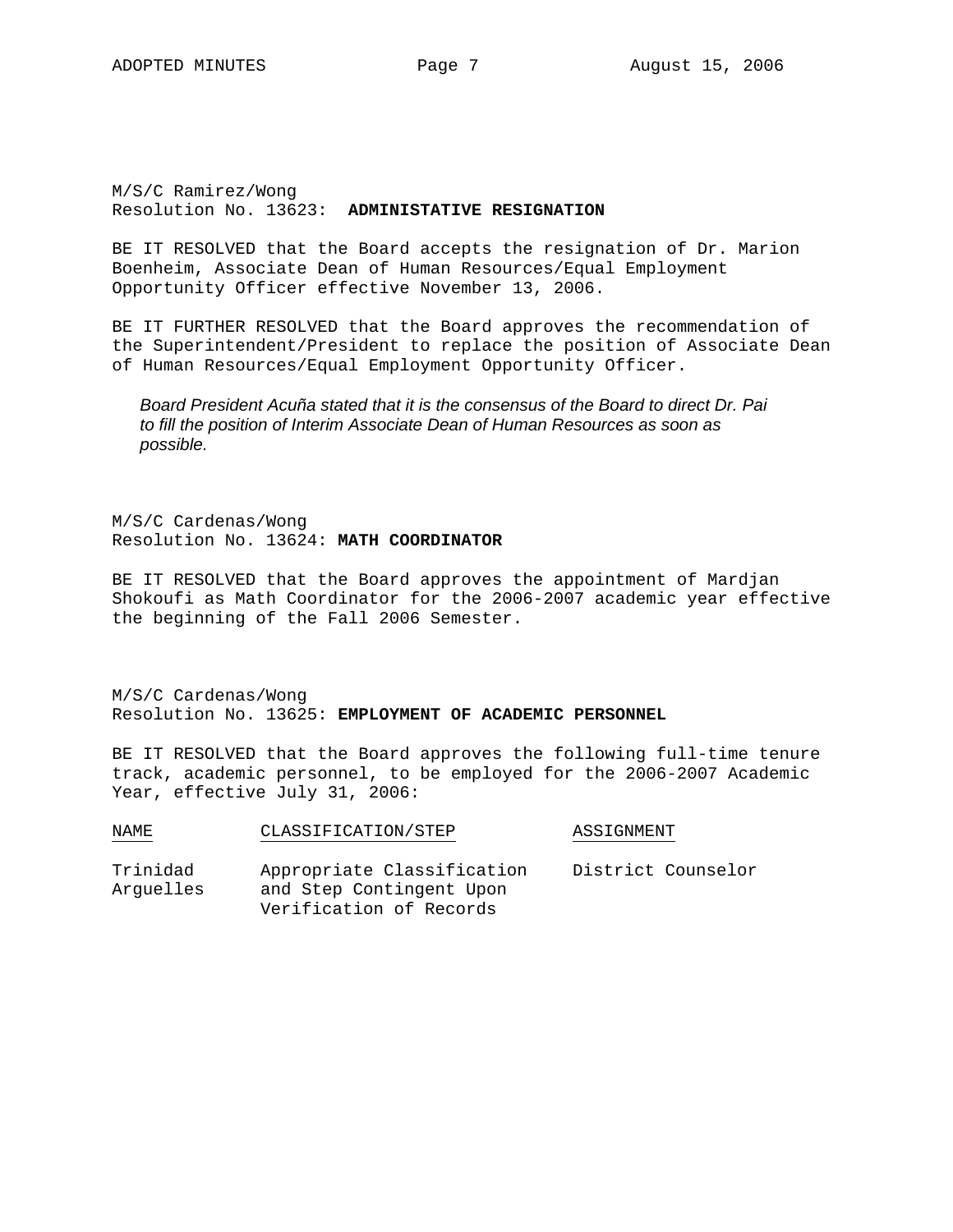M/S/C Cardenas/Wong Resolution No. 13626: **EMPLOYMENT OF ACADEMIC PERSONNEL** 

BE IT RESOLVED that the Board approves the following full-time tenure track, academic personnel, to be employed for the 2006-2007 Academic Year, effective July 31, 2006:

| NAME      | CLASSIFICATION/STEP                                                               | ASSIGNMENT                                           |
|-----------|-----------------------------------------------------------------------------------|------------------------------------------------------|
| Tyson Aye | Appropriate Classification<br>and Step Contingent Upon<br>Verification of Records | Exercise Science<br>Instructor (Men's<br>Basketball) |

M/S/C Cardenas/Wong Resolution No. 13627: **EMPLOYMENT TEMPORARY ACADEMIC PERSONNEL** 

BE IT RESOLVED that the Board approves the following full-time temporary, academic personnel, to be employed for the 2006-2007 Academic Year pending medical and background clearance:

| NAME                | CLASSIFICATION/STEP                                                               | ASSIGNMENT                             |
|---------------------|-----------------------------------------------------------------------------------|----------------------------------------|
| Rick<br>Castrapel   | Appropriate Classification<br>and Step Contingent Upon<br>Verification of Records | Mathematic<br>Instructor               |
| Rosalba<br>Jepson   | $^{\prime\prime}$                                                                 | Biology Instructor                     |
| Christina<br>Shaner | "                                                                                 | English<br>(Composition)<br>Instructor |
| Todd Thomas         | $^{\prime\prime}$                                                                 | Mathematics<br>Instructor              |
| Jose<br>Velasquez   | $^{\prime\prime}$                                                                 | Construction Trades<br>Instructor      |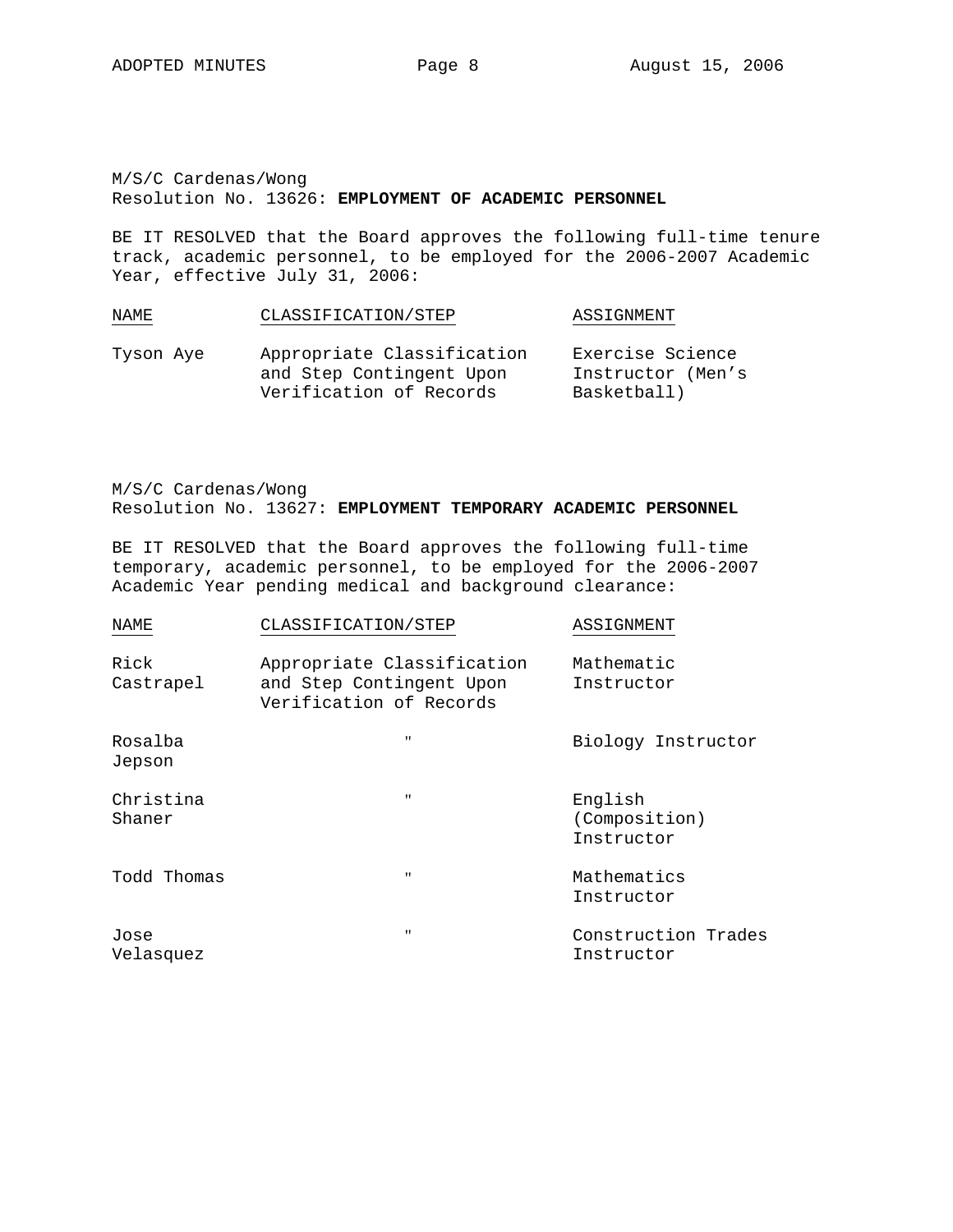#### M/S/C Cardenas/Wong Resolution No. 13628: **EMPLOYMENT PER-SESSION INSTRUCTOR**

BE IT RESOLVED that the following personnel be employed during the 2006 Fall Semester, as credentialed, at the hourly rate provided for in Resolution No. 13257. Employment is contingent upon verification of records, credentials, finger print clearance and sufficient enrollment, or whether the class is essential to a full-time instructor's load:

NAME POSSIBLE ASSIGNMENT

Aguayo, Rudolfo J. Political Science Ahrar, Mohammad Biology Altamirano, Susan English as a Second Language Andrade-Encinas, Georgina English as a Second Language Araiza, Carlos Automotive Technology Arevalo, Greg English as a Second Language Arevalo, Jim English as a Second Language Armenta, Christina Avelar, Elizabeth Psychology

Barrington, Mary Beckett, Phillip<br>Benavidez, Benny Bradshaw, David and Agriculture Brock, Alison Business Burch, Steve **Agriculture** 

Canchola, Guadalupe Spanish Canez, Carlos (Anthematics Cannon, Jimmie (Anthematics Music)<br>Castillo, Kelly (Anthematics Mathematics Cannon, Jimmie Castillo, Kelly Cervantes, Carole Churchwell, Donald Cervantes, Carole Mursing<br>
Churchwell, Donald Spanish<br>
Clark, Paul Philosophy Collins, Karen anthropology

Cornejo, Frank Water Treatment

Arzaga, Michael English as a Second Language Ballard, Timothy Political Science Benavidez, Benny Correctional Science Berker, Enola Allied Health Profession Bonillas, George Computer Information Systems

Colunga Jr., Richard English as a Second Language/ Music Contreras, Rafael Physical Education Cota, Edward Correctional Science Cozzani, Alejandro Mathematics/Physical Science

De Leon, Felix Water Treatment Technology De Leon, Ylaria Disabled Students Programs & Services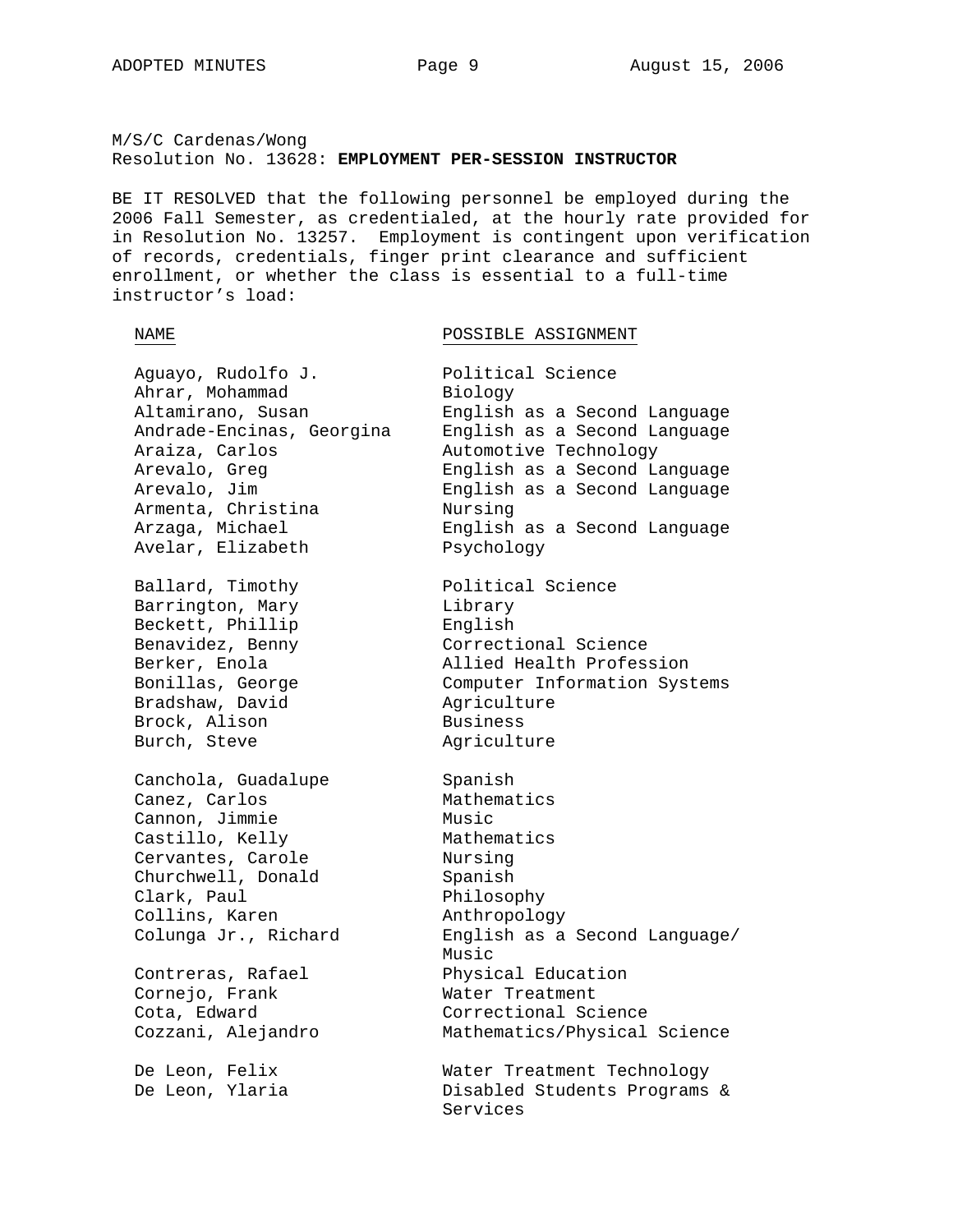Dorame, Ricardo Nursing Driskill, Mitchell Legal Assistant Duarte, Carlos Mathematics Estrada, Jorge A. Art Ferguson, Douglas Speech Fimbres, Rogelio Nursing Finnell, Lillian L.. Psychology Fisher, Raenelle History Garay, Jeronimo Mathematics Garcia, Federico Muman Relations Gray-Jones, Ronnette Grivanos, Maria **Spanish** Haddad, Virginia Art Hernandez, Oscar Mathematics Hernandez, Porfirio Mathematics Jimenez, Javier **Electronics** Jimenez, Ricardo **Electronics** Khan, John **Art** 

Lang, Dennis Music

Delgado, Manuel Political Science Dizon, Milagros **American Sign Language** Dolf, Paula Child Family & Consumer Sciences/Disabled Students Programs & Services Evers, Douglas English as a Second Language Felix, Ascencion Administration of Justice Figueroa, Victor Apprenticeship/Telecommunications Technician Fletes, Marilu English as a Second Language Freitas, Linda Art/Disabled Student Program & Services Gappinger, Mark Apprenticeship/Power Lineman Garcia, Ana **Physical Education** Garcia, Margie English as a Second Language Garcia, Maria I. English as a Second Language Gonzalez, Adrian Computer Information Systems<br>Gray-Jones, Ronnette Physical Education Green, Rebecca Child Family & Consumer Sciences Herbert, Robert Political Science Hernandez, Adrian English as a Second Language Hernandez, Jesus Electrical Wiring Hirales, Maria English as a Second Language Hodge, Billy Political Science Jones, Shane Computer Information Systems Kelley, Ryan Fire Science/Child, Family, Consumer Science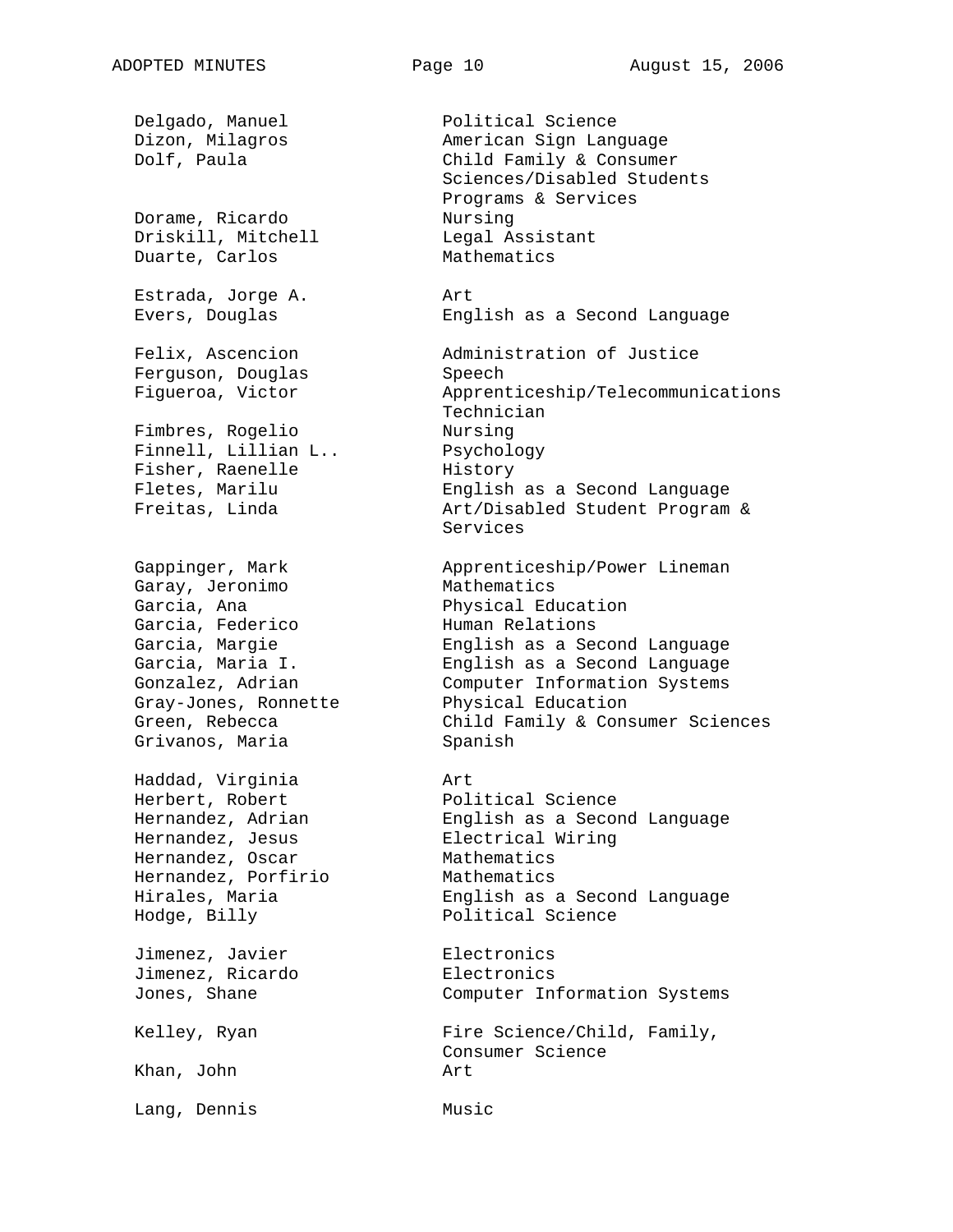Lantzer, David Fire Science Leptich, Chad Business Lerno, Jill Physical Education Love, Mary **Mathematics** MacDonald, Andara Speech MacDonald, Andara Speech<br>MacGaffey, Neil Mathematics Macias, Claudia Sociology Martin, Vince **Chemistry** Medina, Susie Human Relations Mendez, Armando Correctional Science Monge, Antonio G. Correctional Science Moran, Santos **Mathematics** Murray, Charlotte Biology Nava-Bermudez, Rosalinda Health Education Nicholson, Ronald English Niebla, Eduardo Chemistry Nippins, Fred Fire Science Olmedo, Jose B. Art Palacio, John Physical Education Peraza, Chuck Fire Science Perez, Jesus Nelding Perez, Jose **Automotive Technology** Quartermus, Lillian American Sign Language Ragland, Lisa Ramos, Agelica Reel, Rebecca Rhoades, Robert Rivera, Alfredo Rodiles, Nicole Rojas, Leroy Rolland-Druihet, Timothy Psychology Roman, Donaciano Romero, Johnny

Leon, Azucena Computer Information Systems Lopez, Theresa English as a Second Language Love, William Environmental Science/Agriculture Luna, Silvia Allied Health Profession Machuca, Victor **English as a Second Language** Magos, Maria Rosa English as a Second Language Marquez, Arturo English as a Second Language McClain, Barbara English as a Second Language Mendez, Hugo and Automotive Body & Paint Milan, Tanya Water Treatment Technology Padilla, Jesus English as a Second Language Pascua, Darrol **East East Communist Constant** Technology Pettit, Christina Emergency Medical Services Computer Information Systems Physical Education Speech Mathematics Welding Psychology History Spanish Fire Science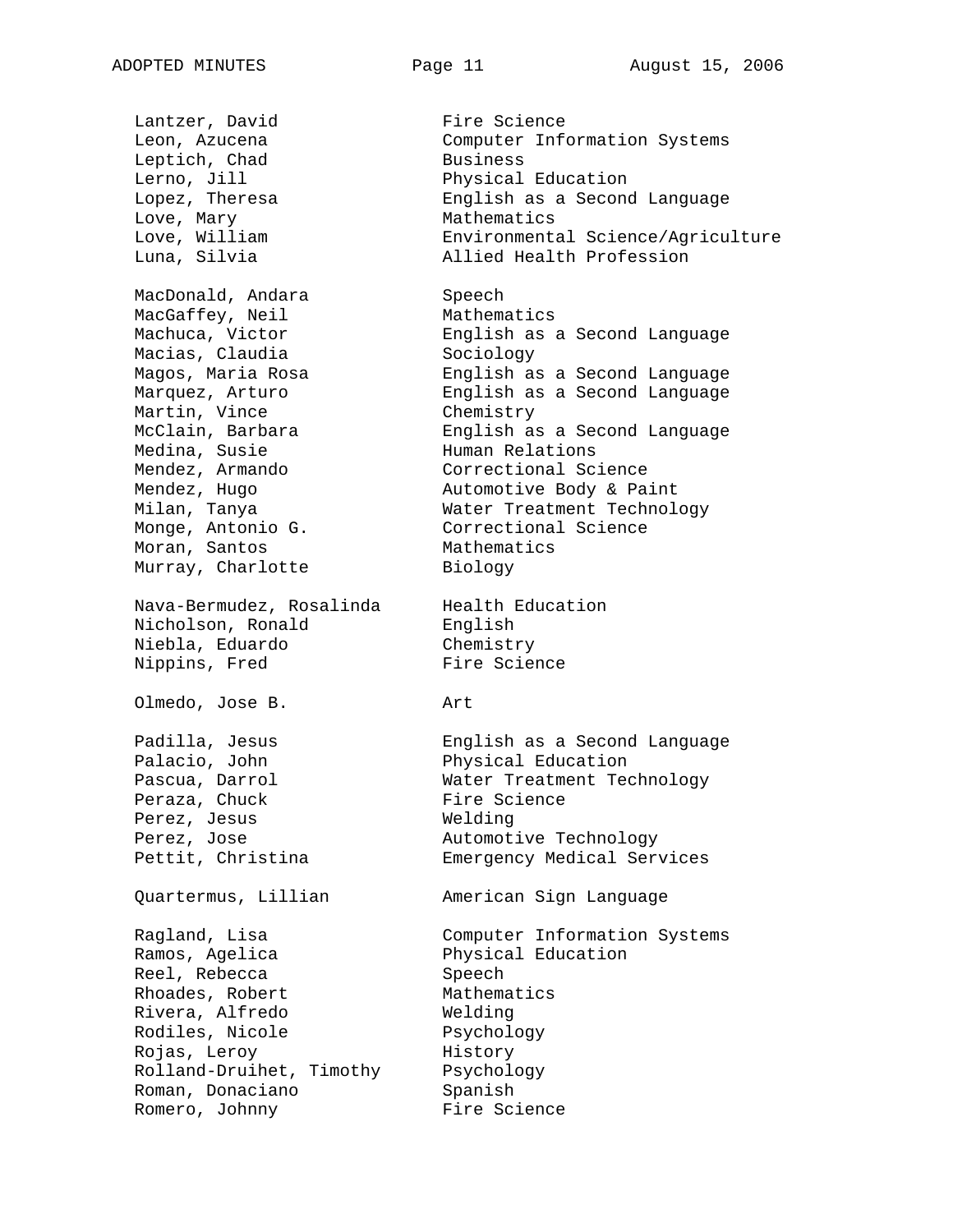Rouhotas, Tony **Fire Science** Sanchez, Gerardo Sanchez, Jose Sanchez, Manuel Smith, Christopher Biology Smith, Ruth Music Solomon, Benjamin Speech Spencer, Standlee Electrical Wiring Staten, Patrick M. Staton, Jack Suarez, Velarmino Sutton, Clifford **Electrical** Trades Tapispisan, Virgil Thomas, Uneetha Thompson, Arelys English Toreles-Acosta, Maria **Spanish** Varela, Ruben Mathematics Vega, Olga (Vega, Olga Human Relations Veysey, Millie L. Nursing Villicana, Norma<br>
Political Science Viloria, Vicki Business Walther, Kimberly Mathematics Welisch, Michael Art Whitman, William Mathematics Williams, Kjersti Music Wright, Veronica **Human Relations** Young, Patricia Speech

Saldana, Reyna Allied Health Profession Physical Education English as a Second Language Water Treatment Technology Sharpe, John **English as a Second Language** Smith, Lisa Computer Information Systems Mathematics Administration of Justice Sullivan, Terrie Allied Health Profession/Nursing

Psychology Biology Thomason, Darrin Apprenticeship/Telecommunications Technician Torres, Timoteo English as a Second Language Trejo, Lidia and Allied Health Profession

Urquidez, Luis Computer Information Systems

Valdez, Aida and Allied Health Profession Vasquez, Melisa Computer Information Systems/ Business Velasquez, Jose Building Construction

Williams, Robert Building Construction

Zwart, Martin Physical Education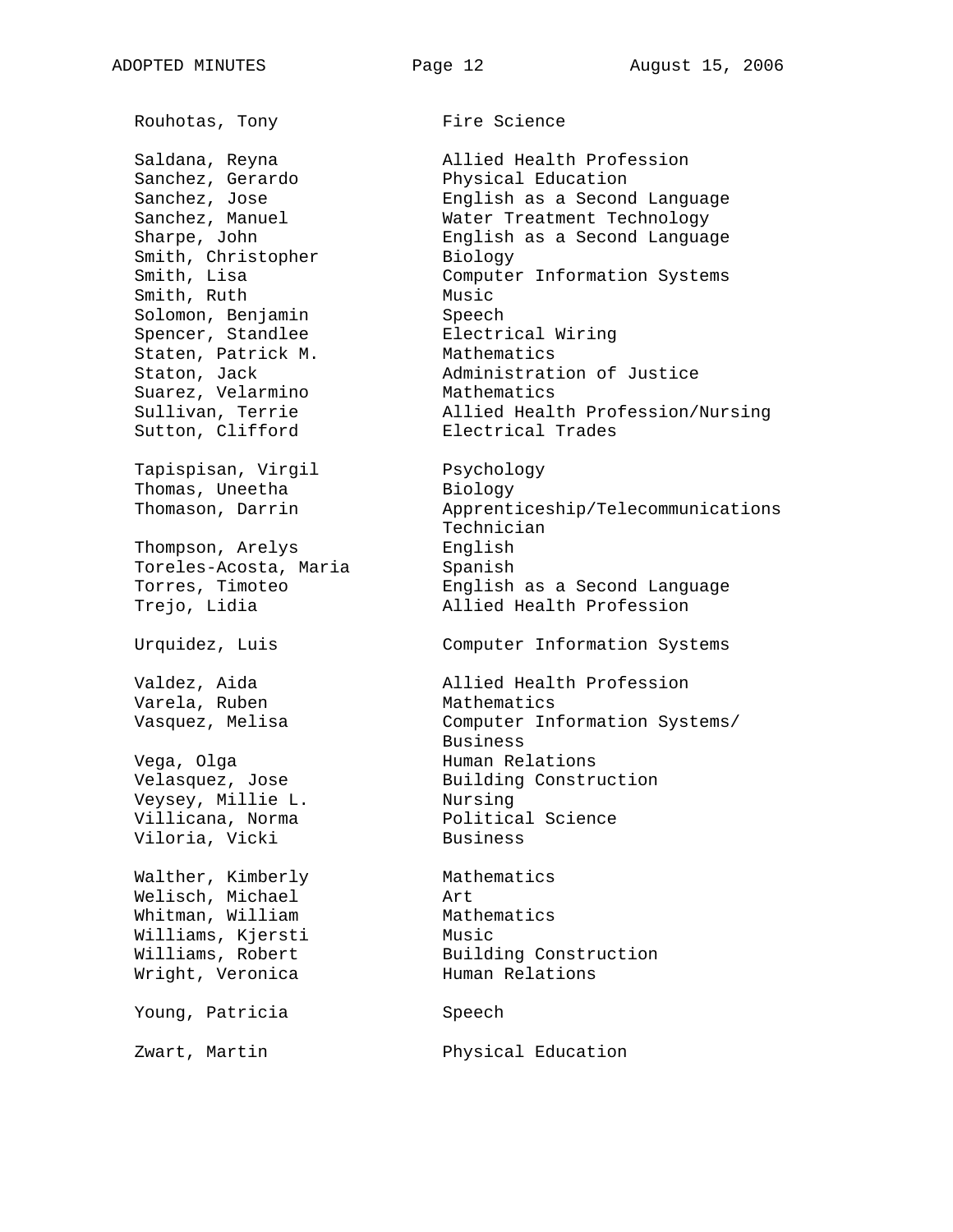M/S/C Cardenas/Wong Resolution No. 13629: **EMPLOYMENT TEMPORARY ACADEMIC PERSONNEL**

BE IT RESOLVED that the Board approves the following personnel for temporary employment, on a part-time hourly basis, for the 2006-2007 Academic Year, in accordance with the hourly rate provided for in Resolution No. 13257. Employment is contingent upon verification of records, credentials, continued funding of the grant indicated, and approval of the program officer:

| NAME                | POSITION                 | FUNDING        |
|---------------------|--------------------------|----------------|
| Cabrera, Hector     | Counselor                | Federal        |
| Calderon, Ciro      | Counselor                | Federal        |
| Castillo, Stephanie | Counselor                | Federal        |
| Dorsey, Tanya       | Counselor                | State/District |
| Felix, Roxanne      | Counselor                | Federal        |
| Garcia, Rosario     | Counselor                | State          |
| Harmon, Mary        | Counselor                | State          |
| Neely, Maria        | Counselor                | State          |
| Ragland, Lisa       | Counselor                | Federal        |
| Ramirez, Arturo     | Instructional Specialist | State          |
| Ramirez, Xochitl    | Instructional Specialist | Federal        |
| Scott, Norma        | Instructional Specialist | State          |
| Sigala, Ana Isabel  | Counselor                | State          |
| Torres, Clara       | Counselor                | Federal        |
| Treviño, Elizabeth  | Counselor                | State/District |
| Vega, Olga          | Counselor                | Federal        |
| Vizcarra, Margarita | Counselor                | Federal        |
|                     |                          |                |

M/S/C Cardenas/Wong Resolution No. 13630: **PER-SESSION EMPLOYMENT**

BE IT RESOLVED that pursuant to Title V Regulation 53430, California Education Code 87359, and the District's Hiring Procedures (Resolution No. 11647 dated June 9, 1999) the Board approves the following personnel who have been determined to possess qualifications that are at least equivalent to the minimum qualifications for the disciplines indicated, and are hereby approved to teach subjects under said discipline for the Fall 2006 Semester:

#### NAME NAME POSSIBLE ASSIGNMENT

Joanne Singh **Reading**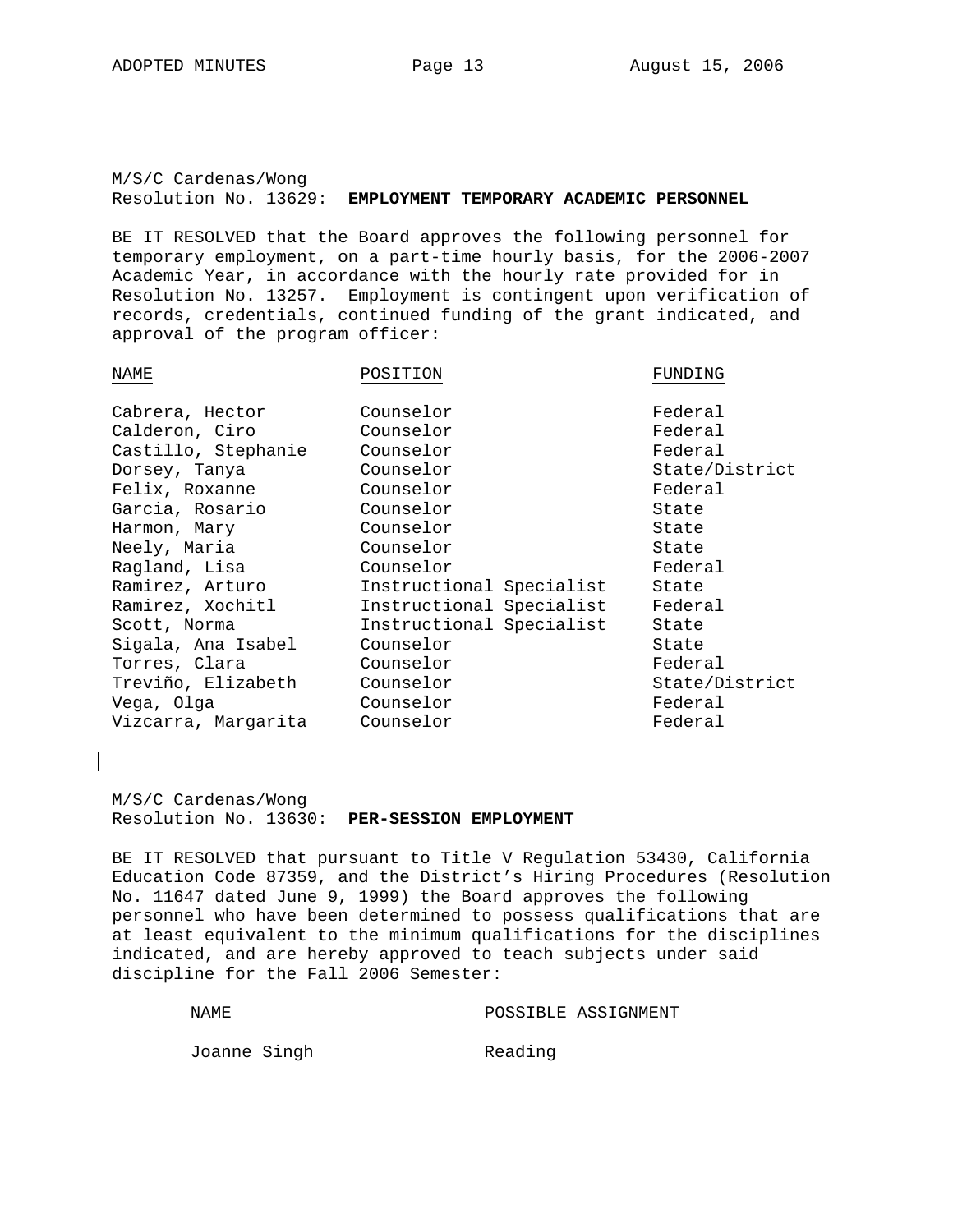M/S/C Cardenas/Wong Resolution No. 13631: **TITLE IX OFFICERS**

BE IT RESOLVED that the Board approves Lincoln Davis and Olga Artechi to serve as Title IX Officers for the District for the 2006-2007 Academic Year.

M/S/C Cardenas/Wong Resolution No. 13632: **LAB SUPPLIES COORDINATOR FOR NURSING**

BE IT RESOLVED that the Board approves C. Marilyn Carlson to continue to serve as Lab Supplies Coordinator for the IVC Nursing Education/ Health Technologies Department for the 2006-2007 academic year.

M/S/C Cardenas/Wong Resolution No. 13533: **ASSISTANT DIRECTOR FOR NURSING**

BE IT RESOLVED that the Board approves Deirdre Pollock to continue to serve as Assistant Director for the IVC Nursing Education/Health Technologies Department for the 2006-2007 academic year and that release time (equivalent to 3 units of release time) will be granted for this assignment.

M/S/C Cardenas/Wong Resolution No. 13634: **IVC DESERT MUSEUM CURATOR**

BE IT RESOLVED that the Board approves the Personal Services Contract of Karen Collins as Imperial Valley College Desert Museum Curator for the 2006-2007 fiscal year in the amount of \$2,475.27 per month, without benefits, which will be funded by the IVC Desert Museum Society.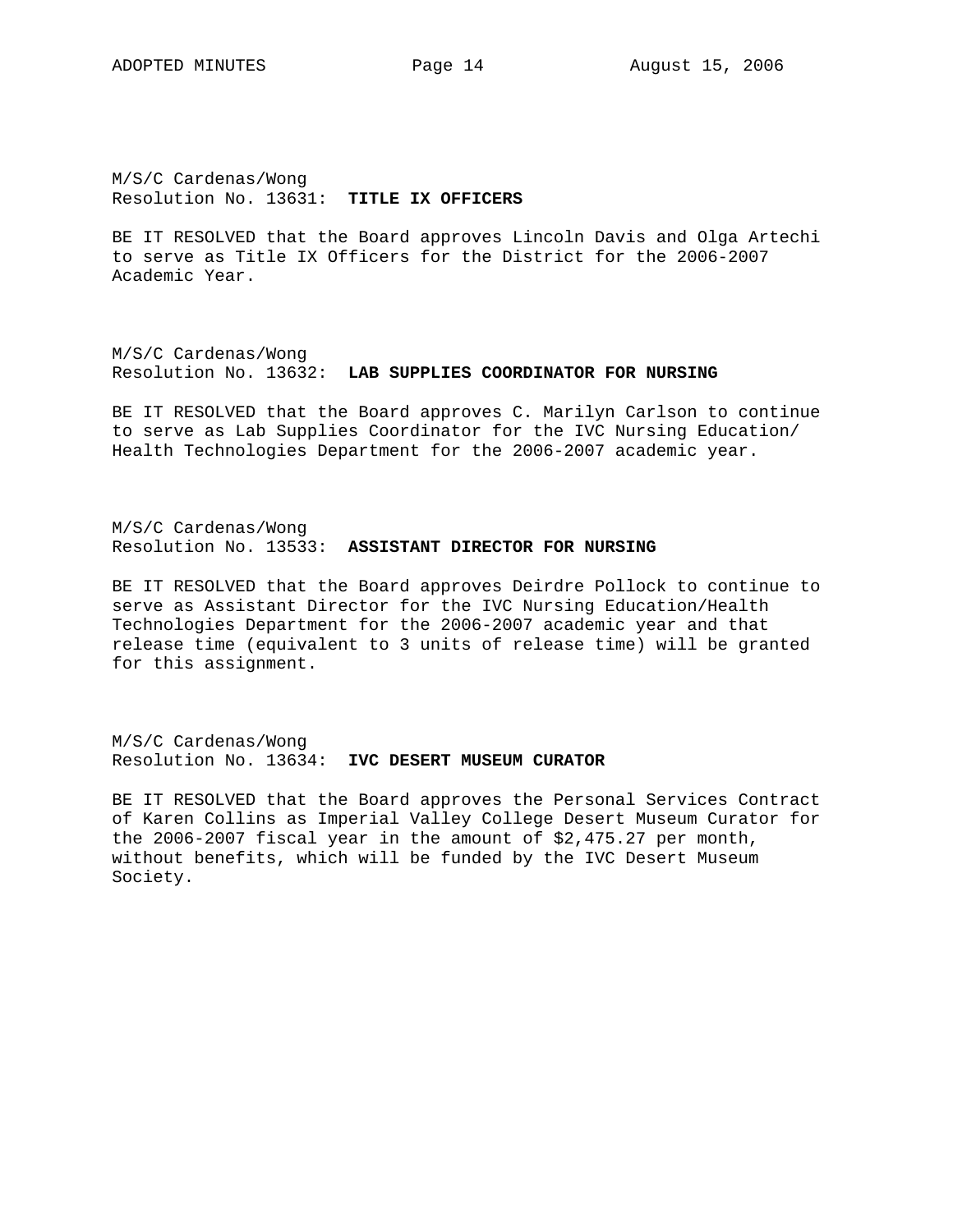M/S/C Cardenas/Wong

Resolution No. 13635: **CLASSIFIED STAFF MEMBER RESIGNATION**

BE IT RESOLVED that the Board accepts the resignation of the following classified employees at the date indicated:

| NAME                 | POSITION/<br>DEPARTMENT                                                        | FUNDING     | RANGE    | <b>EFFECTIVE</b><br>DATE |
|----------------------|--------------------------------------------------------------------------------|-------------|----------|--------------------------|
| Melissa<br>Delgado   | Staff Secretary District<br>I (POST)<br>Behavioral<br>Science<br>Division      |             | $10 - 3$ | 8/2/2006                 |
| Nathaniel<br>Noriega | Student<br>Services<br>Assistant<br>(Micrographics)<br>Admissions &<br>Records | District    | $11 - 2$ | 8/11/06                  |
| Wayne Spears         | Work Ability<br>III Career<br>Development<br>Specialist<br><b>DSP&amp;S</b>    | Categorical | $22 - 3$ | 7/31/06                  |

M/S/C Cardenas/Wong Resolution No. 13636: **CLASSIFIED EMPLOYEE RECLASSIFICATION**

BE IT RESOLVED that the Board approves the following classified employees be reclassified as indicated:

| NAME              | PRESENT<br>CLASSIFICATION                                            | NEW<br>CLASSIFICATION                                                       | FUNDING | EFFECTIVE         |
|-------------------|----------------------------------------------------------------------|-----------------------------------------------------------------------------|---------|-------------------|
| Manuel<br>Aquilar | Student Services<br>Representative<br>Range 11<br>Part-time 9 months | Student<br>Services<br>Representative<br>Range 11<br>Part-time<br>10 months |         | District 7/1/2006 |
| Scott<br>Fraker   | Custodian<br>Range 10<br>Part-time 12 months<br>19.5%                | Custodian<br>Range 10<br>Part-time<br>12 months<br>20 <sub>8</sub>          |         | District 7/1/2006 |